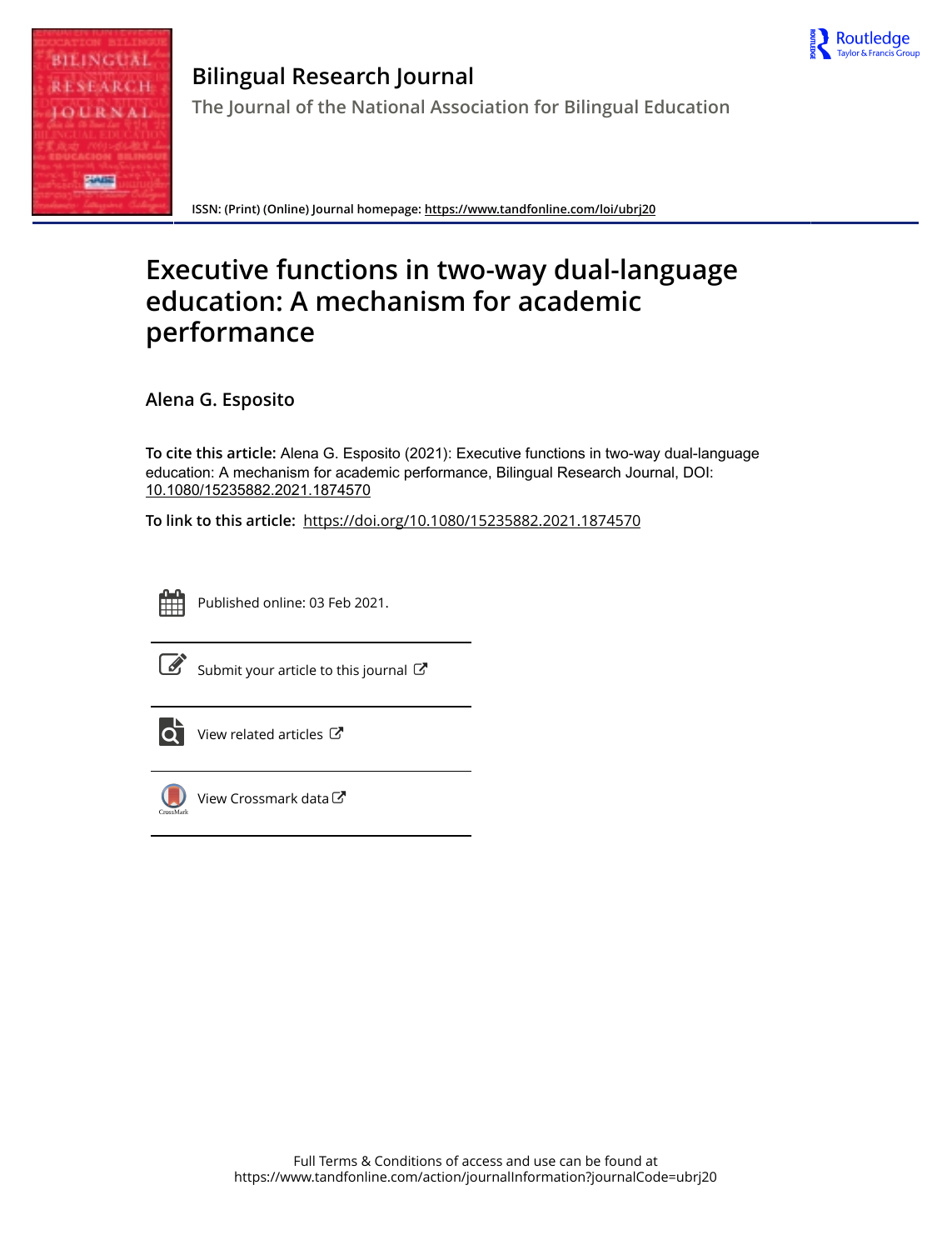RESEARCH ARTICLE

**B** Routledge Taylor & Francis Group

Check for updates

## **Executive functions in two-way dual-language education: A mechanism for academic performance**

Alena G. Esposito

Clark University, USA

<span id="page-1-0"></span>Children across the United States are increasingly learning academic content through two-way duallanguage education [\(http://www.cal.org/twi/\)](http://www.cal.org/twi/). This education model provides instruction through two languages in classrooms comprised of approximately equal numbers of native and non-native English speakers. For both language groups, this educational model is an effective approach for achieving second-language fluency (García & Náñez, [2011;](#page-15-0) Lindholm-Leary & Genesee, [2014](#page-15-1)). Importantly, both native and non-native English speakers in dual-language education programs perform as well or better academically than their peers in mainstream English classrooms (e.g., Marian, Shook, & Schroeder, [2013;](#page-15-2) Steele et al., [2017\)](#page-16-0). However, the mechanisms that explain this academic advantage remain to be understood. We examined the possibility that enhanced executive functions through second-language exposure underlie the academic benefits of dual-language education in a rural, low-income, sample of elementary school students.

## <span id="page-1-2"></span>*Dual-language education and participating school system*

<span id="page-1-1"></span>Bilingual education is an umbrella term that encompasses two-way dual-language education, one-way dual-language education, and immersion education models among others. Dual-language education models teach academic content through two languages, such that children learn both the languages and the content as they progress through school. The 3 primary goals for dual-language programs are to support academic achievement, develop bilingualism and biliteracy, and foster socio-cultural competence (Howard et al., [2018](#page-15-3)). In two-way dual-language education, classes aim for a 50/50 composition between speakers of the paired languages (language pairings vary; English/Spanish is common in the U.S.) and at least 50% of content provided through the partner language (some models provide up to 90%, initially, tapering down to 50%). Two-way dual-language differs from one-way dual-language in the 50/50 composition of speakers. Dual-language differs from immersion models in that there is typically less content provided through the partner language (often 90–100% and typically comprised non-native speakers of that language; e.g., English speakers in a French immersion in Montreal). Thus, dual-language refers to both one-way and two-way programs and bilingual education is a broader term encompassing dual-language and immersion models.

The specific collaborating school system for the reported work developed a two-way dual-language program as an optional strand within the schools to address the needs of their community (approximately one-third<sup>rd</sup> are native Spanish speaking). In this particular model, instruction alternates days between Spanish and English, thus providing a 50–50 model of content instruction through each language. Children enter through two lotteries, one for native English speakers and one for native Spanish speakers, ensuring the 50/50 composition of native speakers of each of the partner languages.

CONTACT Alena G. Esposito <sup>2</sup> Aesposito@clarku.edu <sup>2</sup> Clark University, 950 Main Street, Worcester, MA 01610, USA.

Dr. Alena G. Esposito is a developmental psychologist focused on cognitive development. Her research concentration is malleable factors influencing learning and subsequent academic achievement. Esposito is a former elementary educator who earned her Ph.D. in Lifespan Developmental Psychology from North Carolina State University.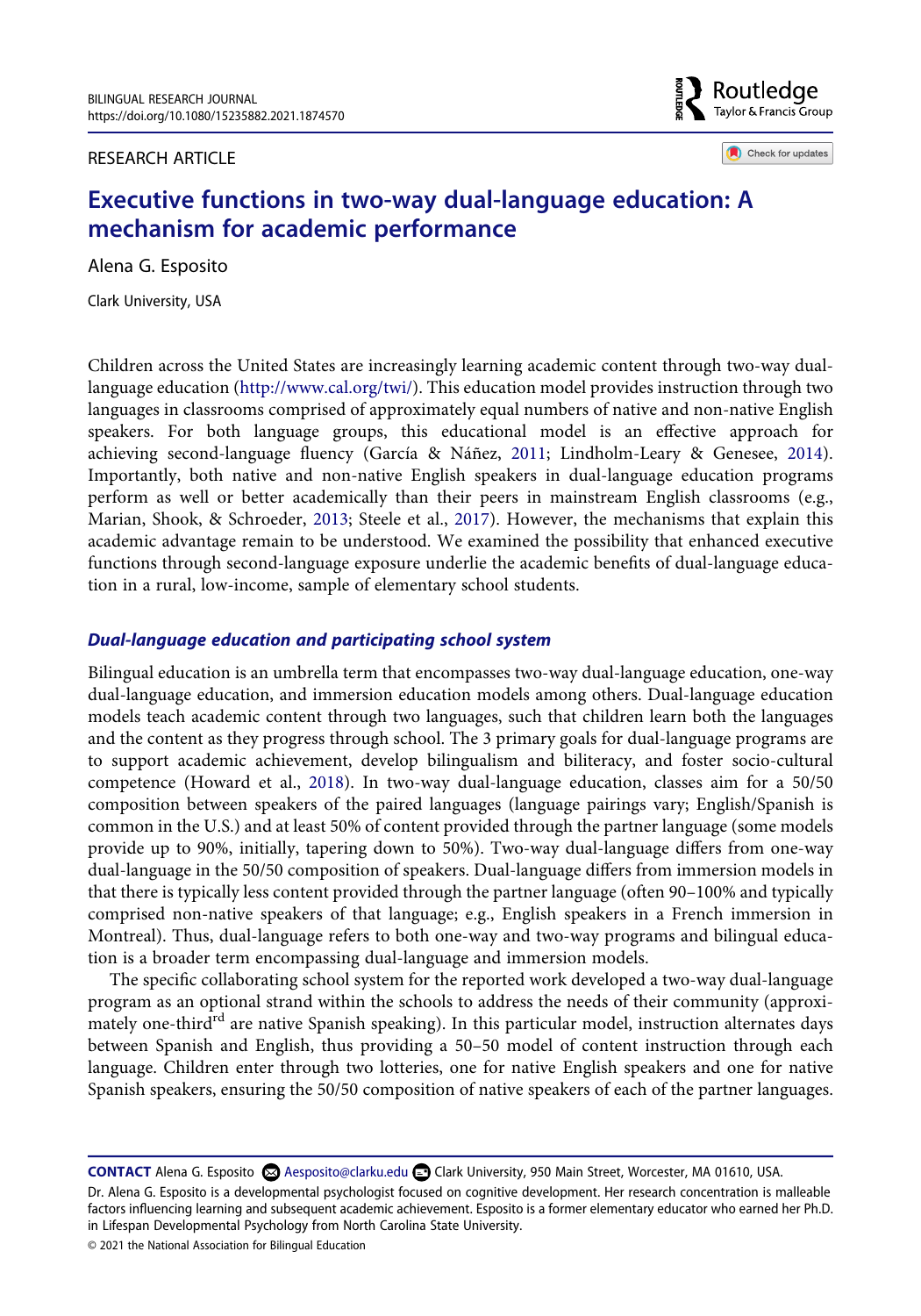Students not in the program are placed in a mainstream English education model within the same school.

#### *Dual-language education and academic performance*

<span id="page-2-8"></span><span id="page-2-1"></span>Multiple studies indicate that children in bilingual education models (including dual-language and immersion models) have academic outcomes that match or even exceed those of their peers in mainstream education models, especially in later elementary grades, (e.g., Cobb, Vega, & Kronauge, [2006](#page-15-4); Lindholm-Leary & Genesee, [2014](#page-15-1); Padilla, Fan, Xu, & Silva, [2013](#page-16-1); Steele et al., [2017\)](#page-16-0). For example, Marian et al. [\(2013](#page-15-2)) investigated the academic achievement of students in grades 3, 4, or 5 (approximately ages 8–10 years), a portion of which were enrolled in a two-way dual-language program. They found an advantage in academic performance in math across all three grade levels and reading in 3rd grade. Similarly, Watzinger-Tharp, Swenson, and Mayne [\(2018](#page-16-2)) examined growth in over 2000  $4<sup>th</sup>$  grade students in either mainstream English education or a dual-language education model (comprised of both one-way and two-way models across three partner languages). In a matched-sample of mainstream and dual-language students, the dual-language students showed greater growth in math achievement across the  $4<sup>th</sup>$  grade year.

<span id="page-2-11"></span><span id="page-2-4"></span>Despite seemingly robust evidence for an academic advantage for bilingual education participants, the effect is still in question. In a meta-analyses of 10 studies reporting academic performance for students in one-way or two-way dual-language programs compared to mainstream programs, Hill [\(2018\)](#page-15-5) determined the effect to be null. The results indicated a small positive effect that Hill proposed could be easily nullified by the inclusion of a few studies with even small negative effects. He also questioned whether the reported results that show an advantage to those in dual-language education are due to their participation or can be explained by changing demographics as a result of attrition. Attrition, he reports, is likely to positively affect the socio-economic status of the group because lowincome families are more transitory and more likely to relocate, leaving predominantly higher socioeconomic status students in the program. Socio-economic status is a known predictor of academic performance (e.g., Hoff, [2013](#page-15-6); Nesbitt, Baker-Ward, & Willoughby, [2013\)](#page-16-3). The question of attrition also arises as students who are struggling academically may be more likely to leave the program for mainstream education models. It is, therefore, important to examine academic achievement with consideration for student intelligence and family socio-economic status.

#### <span id="page-2-5"></span>*Dual-language education and executive functions*

<span id="page-2-12"></span><span id="page-2-10"></span><span id="page-2-9"></span><span id="page-2-7"></span><span id="page-2-6"></span><span id="page-2-3"></span><span id="page-2-2"></span><span id="page-2-0"></span>The "bilingual advantage" refers to higher performance by bilingual compared to monolingual individuals in executive functions (for a review, see Bialystok, Craik, & Luk, [2012](#page-15-7)). Executive functions are the top-down processes that are required for effortful cognition such as reasoning, problemsolving, and planning and include the core components of inhibition, interference control, working memory, and cognitive flexibility (Diamond, [2013\)](#page-15-8). Executive functions are positively correlated to both socio-economic status (SES; e.g., Nesbitt et al., [2013](#page-16-3)) and academic performance (for review, see Serpell & Esposito, [2016\)](#page-16-4). Bilingualism may be a protective factor for children from low-SES backgrounds, providing an advantage that offsets the disadvantages associated with their economic conditions. The bilingual advantage is thought to result from constant practice in managing two languages, which enhances mental flexibility and controlled attention. The advantage has been found across age groups, languages, and geographic locations. However, the specific conditions under which a bilingual advantage is and is not found have not been elucidated (e.g., Yang, Hartanto, & Yang, [2016;](#page-16-5) Valian, [2015](#page-16-6)). While some research shows benefits to executive functions after short periods of intense training (e.g., Janus, Lee, Moreno, & Bialystok, [2016](#page-15-9)), others show that benefits only emerge after a threshold of proficiency in both languages is met (e.g., De Cat, Gusnanto, & Serratrice, [2018](#page-15-10)). Thus, the second-language exposure gained through the specific context of two-way dual-language education may not be sufficient for an executive functions advantage to develop.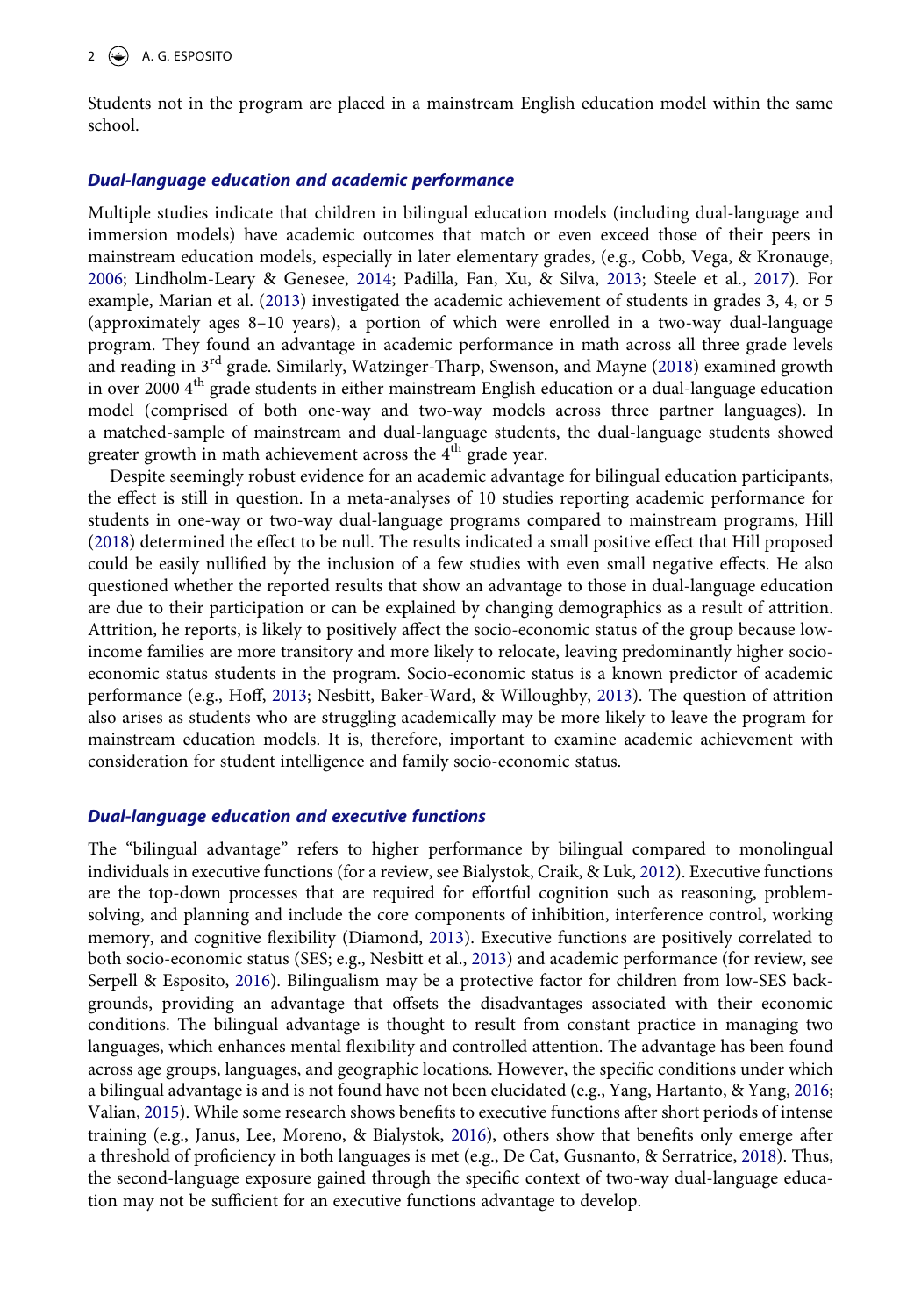<span id="page-3-6"></span><span id="page-3-5"></span><span id="page-3-4"></span><span id="page-3-3"></span><span id="page-3-1"></span>The research investigating whether an advantage develops for children in bilingual education models has found mixed results. Studies examining immersion education have found support for emerging benefits to executive functions after 3 or more years of participation (e.g., Bialystok & Barac, [2012](#page-15-11); Nicolay & Poncelet, [2013](#page-16-7), [2015\)](#page-16-8). In contrast, several studies have failed to find differences between two-way dual-language and mainstream monolingual education models (e.g., Kaushanskaya, Gross, & Buac, [2014](#page-15-12); Poarch & van Hell, [2012\)](#page-16-9) with at least one study finding a disadvantage (Purić, Vuksanović, & Chondrogianni, [2017\)](#page-16-10). These studies, however, examined children with less than 2 years of experience in dual-language programs and, where reported, children were from middleclass backgrounds. Hartanto, Toh, and Yang [\(2018](#page-15-13)) found that the bilingual advantage was only evident for children from low-SES backgrounds. Thus, if the conditions of two-way dual-language education are in-line with developing a bilingual advantage, it is more likely to emerge for children who have more than 2 years of experience in the program and are from low-SES backgrounds who can most benefit from an intervention. In support of this hypothesis, a study examining controlled attention for children in an area of marked poverty enrolled in either mainstream monolingual education or two-way dual-language education for more than 3 years found evidence for emerging benefits (Esposito & Baker-Ward, [2013](#page-15-14)).

<span id="page-3-2"></span><span id="page-3-0"></span>As documented in an extensive literature, executive functions correlate with indices of academic performance (for review, see Serpell & Esposito, [2016](#page-16-4)). For example, Best, Miller, and Naglieri [\(2011\)](#page-15-15) measured academic achievement and executive functions in a nationally representative sample of children aged 5–17 years and found a consistent relation between executive functions performance and academic achievement in math and reading. Thus, if two-way dual-language education conveys a benefit to executive functions, that benefit could support greater academic achievement.

### *The present study*

We examined whether enhanced executive functions gained through participation in a two-way duallanguage program are a mechanism through which an academic advantage emerges. In sum, there is evidence for an academic advantage in bilingual education models, but the advantage is still in question and the mechanism is unknown. We propose that two-way dual-language education fosters executive functions similar to the advantage found in bilingual individuals and that well-developed executive functions are a mechanism for an academic advantage. In the present cross-sectional study, we recruited a sample of primary and intermediate elementary students in either two-way duallanguage education (Spanish/English) or mainstream English education in an area of rural poverty within the same schools. The participating school system provided academic data. Parents provided information about the home environment and family demographics. We met with students individually to measure executive functions as well as variables that permitted us to create a matched-sample of students in two-way dual-language education and the mainstream English model. The full-sample provided a larger sample size and included all participants, including those on the ends of the score distribution. The matched-sample, however, allowed us to address three criticisms of previous literature, namely that few studies equated groups on individual intelligence, family socio-economic status, and sample size.

The present study had four research questions: 1) is there an academic advantage for children enrolled in two-way dual-language compared to mainstream English education in an area of rural poverty; 2) is the second-language experience provided through a 50/50 two-way dual-language education model sufficient to benefit executive functions; and, if so, 3) is there evidence that executive functions are a mechanism through which the academic advantage for two-way dual-language participants emerges? Relatedly, 4) does the pattern of results in a full-sample analyses replicate in a matched-sample controlling for participant intelligence and family demographics? We predicted that we would replicate the dual-language academic advantage in late elementary students, especially in math where the findings of an advantage appear to be the most robust. We also predicted a duallanguage advantage in executive functions for late elementary students. We predicted that executive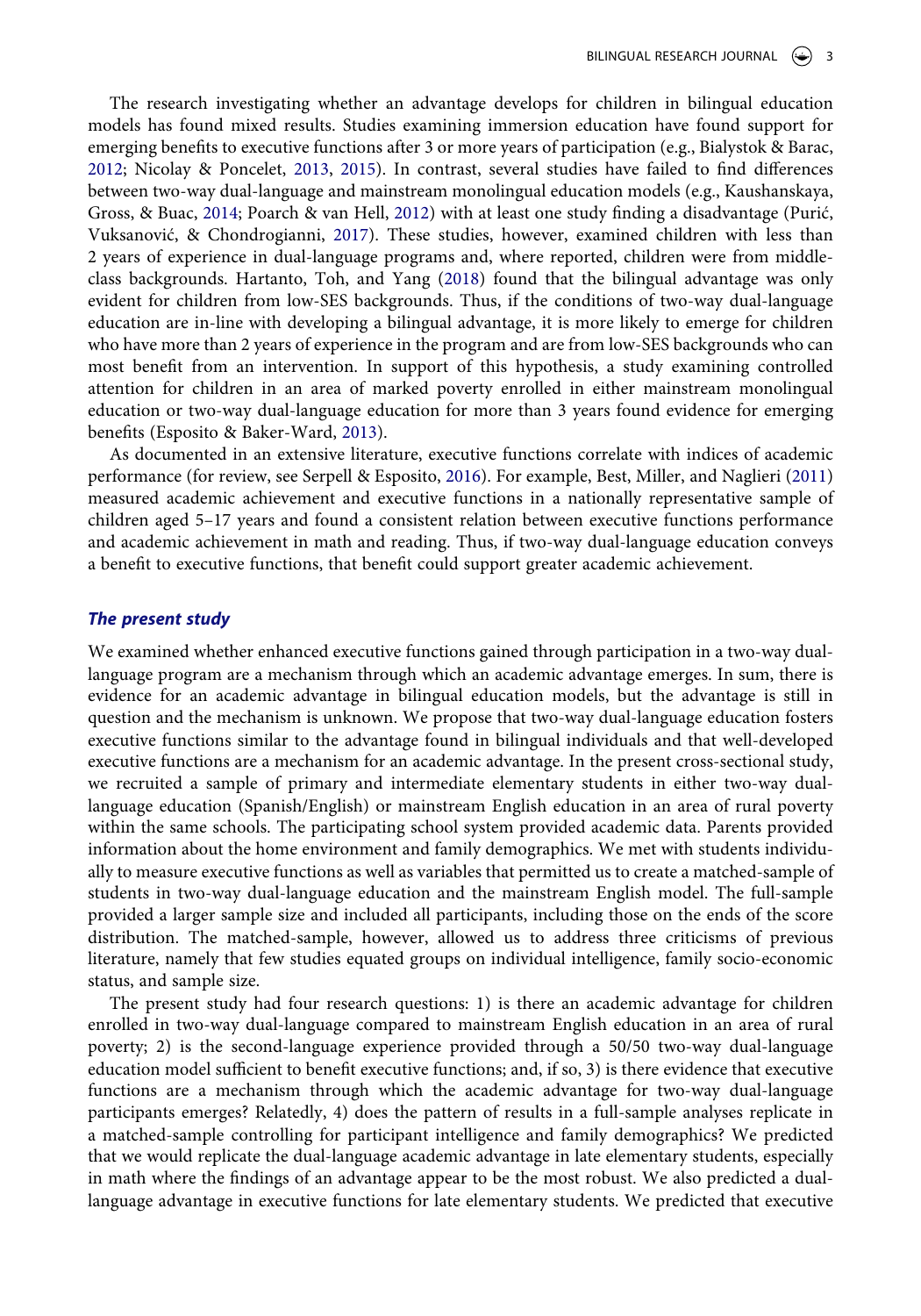## $4 \quad (*)$  A. G. ESPOSITO

functions would mediate the relation between educational model and academic performance, providing evidence for a mechanism of the academic advantages found in models of bilingual education. We predicted the reduced sample size and elimination of the extreme ends of the score distributions of the matched-sample would reduce the power and effect sizes of the results, but that the pattern of results would be similar to those found in the full-sample.

## **Method**

## *Participants and school system*

The participants were 288 children (primary = grades K-1,  $n= 175$ , Mean age = 6 years, 11 months; intermediate = grades 4–5, *n*= 113, Mean age =10 years, 9 months), enrolled in a rural public school system in the southeastern United States (see [Table 1\)](#page-4-0). The matched-sample was a subset exact matched on grade and we used Coarsened Exact Matching (CEM) on verbal and non-verbal intelligence as well as parent/guardian education level (*n*=136). The school system includes 266 mi2 and all students within the county attended the same 2 schools as part of a continuous progression through the county grade school program (K-2 primary school, early elementary; and 3–5 intermediate school;

<span id="page-4-0"></span>

|  |  |  | Table 1. Full Sample and Matched Sample by School. |  |
|--|--|--|----------------------------------------------------|--|
|  |  |  |                                                    |  |

|                                                                                                |                             |                                     | Primary                             |                         | Intermediate            |                                           |                         |                        |  |
|------------------------------------------------------------------------------------------------|-----------------------------|-------------------------------------|-------------------------------------|-------------------------|-------------------------|-------------------------------------------|-------------------------|------------------------|--|
|                                                                                                | Dual-Language<br>Mainstream |                                     |                                     |                         | Dual-Language           |                                           | Mainstream              |                        |  |
|                                                                                                | Full                        | <b>CEM</b>                          | Full                                | <b>CEM</b>              | Full                    | <b>CEM</b>                                | Full                    | <b>CEM</b>             |  |
| $n$ (female)<br>Mean WASI<br>Vocabulary<br>(SD)                                                | 50 (27)<br>19.56<br>(9.99)  | 42 (22)<br>19.13<br>(9.43)          | 125(62)<br>18.82<br>(8.94)          | 42 (16)<br>19.23 (9.17) | 34 (22)<br>38.00 (8.16) | 26(13)<br>37.62 (7.74)                    | 79 (36)<br>35.38 (6.58) | 26(17)<br>36.50 (6.74) |  |
| Mean WASI<br>Blocks (SD)                                                                       |                             | 8.67 (6.08) 7.10 (4.74) 6.59 (4.58) |                                     | 7.28 (4.92)             |                         | 21.48 (12.01) 21.29 (12.20) 16.95 (10.14) |                         | 18.65 (10.19)          |  |
| Caregiver<br>Education<br>Level (SD)                                                           |                             | 4.33 (1.78) 4.38 (1.86) 4.08 (1.49) |                                     | 4.05(1.55)              | 4.43(2.02)              | 4.61 (1.94)                               | 4.26(1.62)              | 4.29 (1.27)            |  |
| Hours Spent with<br>an Adult on<br>Homework                                                    |                             | 3.32 (1.78) 3.31 (1.83) 3.38 (2.31) |                                     | 3.40(2.41)              | 2.13(1.78)              | 2.37(1.86)                                | 2.95(2.25)              | 2.64(1.94)             |  |
| Hours Spent with<br>an Adult<br>Reading                                                        |                             | 2.94 (1.81) 3.08 (1.90) 3.20 (2.17) |                                     | 3.46(2.49)              | 1.52(1.17)              | 1.47(1.17)                                | 2.45(2.05)              | 2.44(2.06)             |  |
| Participation in<br>extra-<br>curriculars (%<br>of participants<br>indicating at<br>least one) | 42.00                       | 35.70                               | 55.20                               | 57.10                   | 50.00                   | 50.00                                     | 58.20                   | 50.00                  |  |
| Individual<br><b>Education Plan</b><br>(IEP; % of<br>participants<br>with one)                 | 12.00                       | 7.10                                | 14.40                               | 21.50                   | 14.70                   | 7.70                                      | 21.50                   | 11.50                  |  |
| Number of Adults<br>in the Home                                                                | 1.78(0.71)                  | 1.73(0.60)                          | 2.00(0.73)                          | 1.98(0.91)              | 2.08(0.50)              | 2.11(0.46)                                | 2.20(1.22)              | 2.21(1.32)             |  |
| Number of<br>Children in the<br>Home                                                           |                             | 1.44 (1.34) 1.19 (0.94) 1.65 (1.28) |                                     | 1.76(1.26)              | 1.21(0.88)              | 1.11(0.81)                                | 1.73(1.43)              | 1.72(1.51)             |  |
| Spanish Fluency<br>task (SD)                                                                   |                             |                                     | 7.88 (5.35) 7.78 (5.46) 2.54 (4.89) | 2.11(4.56)              | 12.86 (8.25)            | 14.48 (8.55)                              | 3.98(7.27)              | 1.95(6.03)             |  |

Caregiver education level was coded as completed elementary school =1; completed middle school = 2; completed high school =3; some school beyond high school =4; completed an associate degree or other training program =5; completed a bachelor's degree  $=6$ ; beyond college  $=7$ .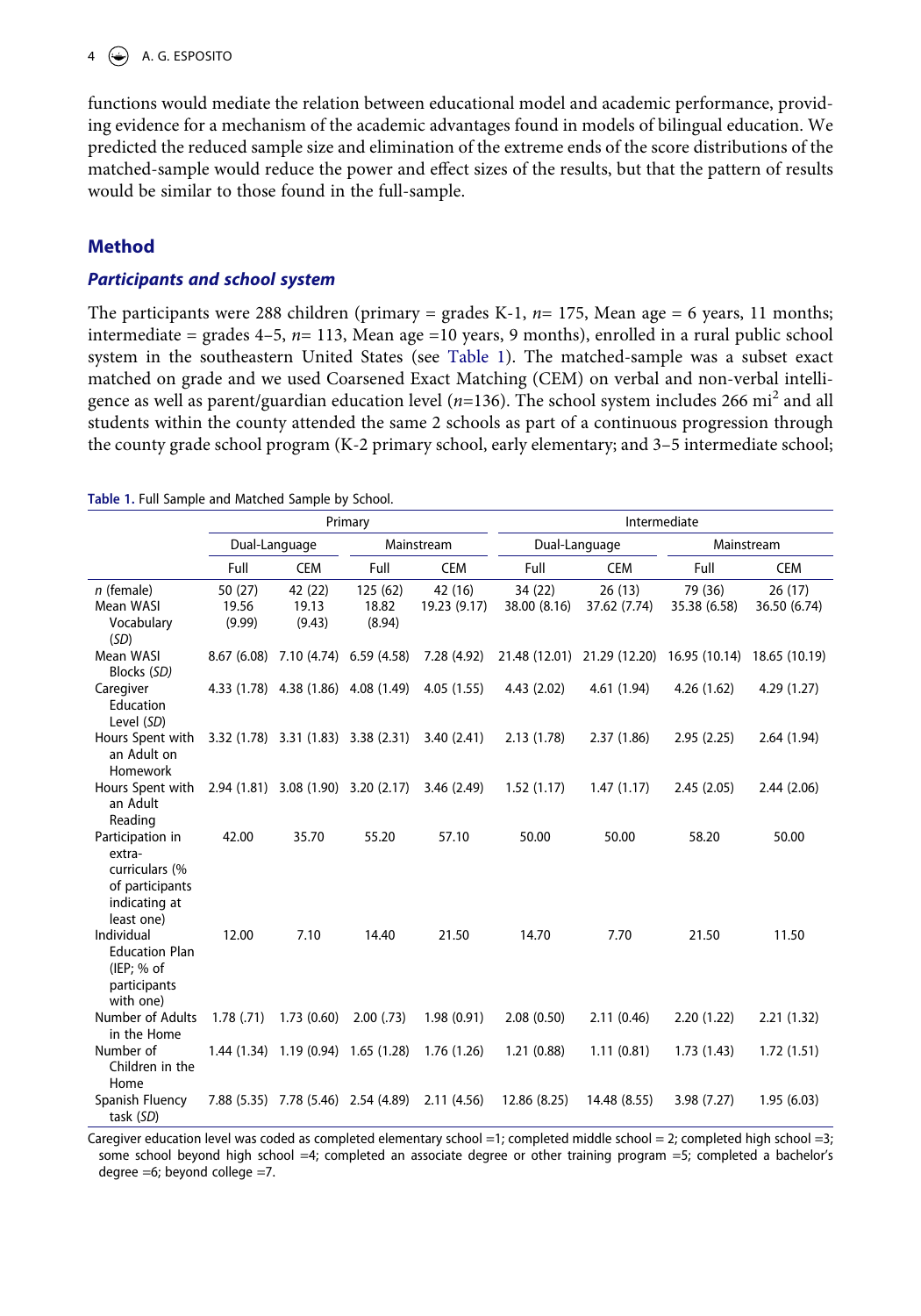late elementary). Reflecting the diversity of the community, the sample was comprised of an approximately equal number of Black (*n* = 91), non-Hispanic White (*n* = 78), and Hispanic White (*n* = 92) participants, with an additional 27 participants identifying as multiracial. We recruited participants with letters distributed by their teachers and only those children whose parents/guardians provided written consent participated (52% of population; total providing consent *n* = 454). The reported sample ( $n= 288$ ) reflects all students whose family consented and completed the parent/guardian questionnaire.

As described, the school system offers two educational tracks: mainstream English (monolingual) or two-way dual-language (TWDL; Spanish/English; 50% split instructional time). All children whose data were included in this study enrolled in their education model in kindergarten and maintained a stable placement. The TWDL program is housed within the school and TWDL and Mainstream English classrooms are alongside each other with the same resources. Entrance into the TWDL education model is by lottery at kindergarten registration. Not all families enter the lottery and the percentage of parents who do is not available. All children placed in the TWDL program are placed by lottery, but not all children in Mainstream English entered the lottery for TWDL placement. In light of the lack of complete randomization, we implemented Coarsened Exact Matching (CEM; Iacus, King, & Porro, [2012](#page-15-16)) to create a matched sample and examine differences in performance due to educational program assignment. This results in a quasi-experimental design (Shadish, Cook, & Campbell, [2002](#page-16-11)).

#### <span id="page-5-1"></span><span id="page-5-0"></span>*Measures*

The task battery consisted of measures included for the purpose of creating matched-pairs, measures to examine group differences, and those that were the target of the investigation. For matching purposes, we included verbal and non-verbal intelligence as well as parent/guardian education level. Group difference measures included parent/guardian report of academic involvement and household density as well as a measure of Spanish fluency. Target variables included academic measures obtained from the participating school system and measures of executive functions, both computerized and teacher report.

#### *Wechsler abbreviated scale of intelligence (WASI)*

<span id="page-5-2"></span>The WASI was designed to be a quick and reliable measure of general intelligence appropriate for ages 6–90, has reliabilities ranging from .92-.98, test–retest stability of .88 for children aged 6–11, and has been validated with other tests in the Weschler library (Weschler, [1999](#page-16-12)). We administered the Vocabulary subtest to measure word knowledge and verbal concept formation. We also administered the Block Design to measure nonverbal concept formation. Importantly, the WASI was not administered as a diagnostic tool and should not be interpreted as a clinical intelligence measure. This measure was administered for comparative purposes and was used as a matching variable. Both tests were conducted entirely in English. The total score was recorded for each subtest, resulting in two independent variables, which were used to create the matched sample.

#### *Parent and teacher data*

Parents completed a written questionnaire including family demographics and students' activities (See [Table 2\)](#page-6-0). With parental authorization, the school guidance counselors provided academic data for participating children (see [Table 2\)](#page-6-0). The measures collected differed by grade. In primary (K and  $1<sup>st</sup>$ grade), language arts (reading and writing) performance was measured with the mCLASS: Text Reading Comprehension (TRC). The TRC tracks reading development across the elementary years. Children read leveled text passages and complete comprehension questions. Expected progress is a level D, or level 6, by the end of kindergarten and a level J, or 18, by the end of first grade. The math measure was year-end-grade achieved by each student as an accumulation of classroom assessments across the academic year. For intermediate  $(4<sup>th</sup>$  and  $5<sup>th</sup>$  grades), we collected year-end grades for language arts, math, science, and social studies for a total of four means. Grades are on a 100 point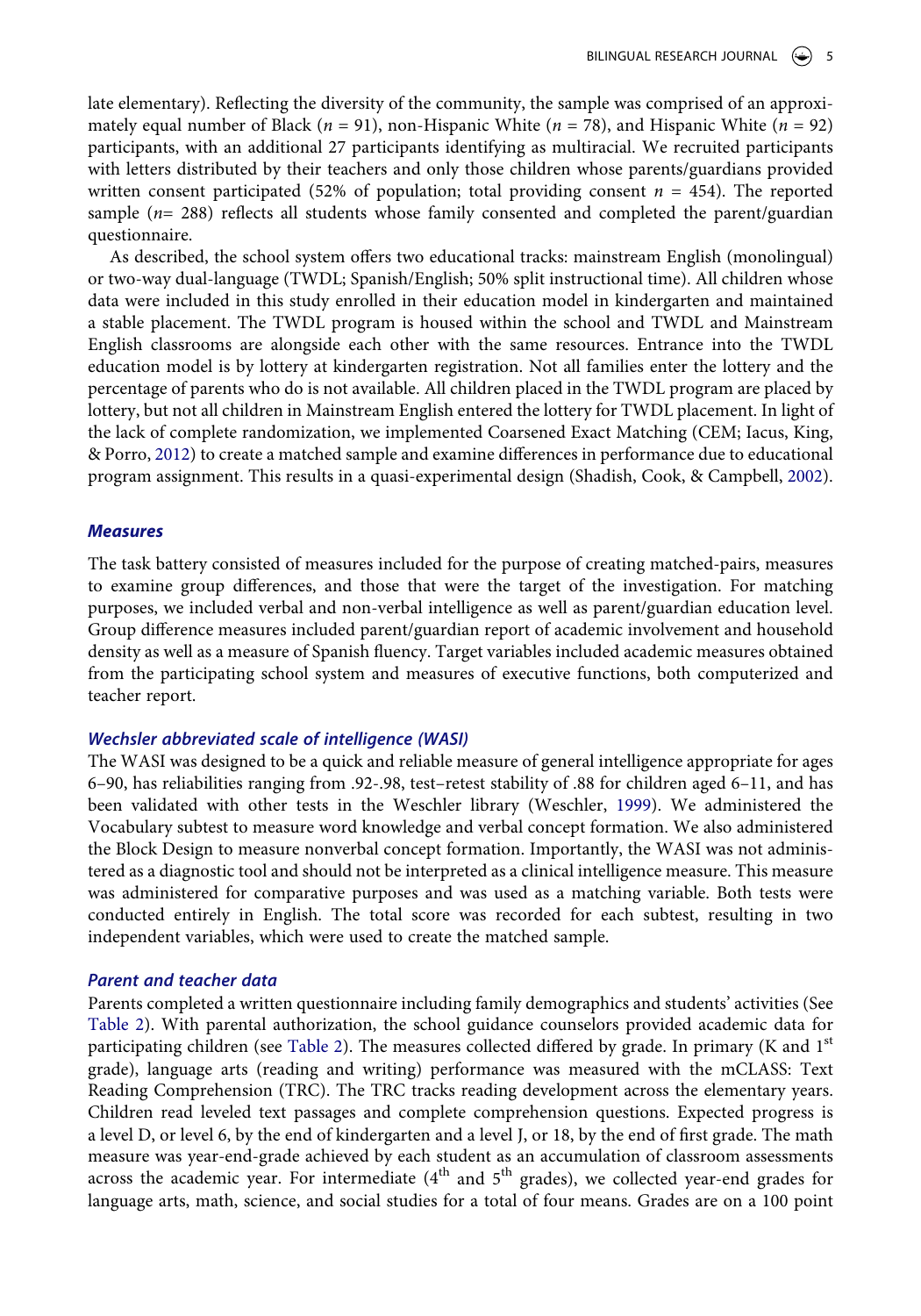|                     |                 |                             | Primary         | Intermediate    |                 |                 |                 |                 |
|---------------------|-----------------|-----------------------------|-----------------|-----------------|-----------------|-----------------|-----------------|-----------------|
|                     |                 | Dual-Language<br>Mainstream |                 | Dual-Language   |                 | Mainstream      |                 |                 |
| Academic Means      | Full            | <b>CEM</b>                  | Full            | <b>CEM</b>      | Full            | <b>CEM</b>      | Full            | CEM             |
| Language Arts (SD)  |                 |                             |                 |                 |                 |                 |                 |                 |
| Kindergarten TRC    | 6.89(3.43)      | 7.35(3.25)                  | 5.88(3.43)      | 5.80(3.47)      |                 |                 |                 |                 |
| First Grade TRC     | 16.46<br>(5.64) | 16.33<br>(4.56)             | 19.02<br>(6.37) | 20.22<br>(5.82) |                 |                 |                 |                 |
| Year-average        |                 |                             |                 |                 | 93.24<br>(3.59) | 93.72<br>(2.87) | 88.05<br>(6.49) | 90.16<br>(5.28) |
| End-of-grade        |                 |                             |                 |                 | 2.15<br>(0.91)  | 2.08<br>(0.81)  | 1.81<br>(0.83)  | 2.08<br>(0.86)  |
| Math (SD)           |                 |                             |                 |                 |                 |                 |                 |                 |
| Kindergarten Year-  | 84.64           | 84.18                       | 82.71           | 82.13           |                 |                 |                 |                 |
| average             | (9.35)          | (9.22)                      | (13.99)         | (14.10)         |                 |                 |                 |                 |
| First Grade         | 80.08           | 81.39                       | 83.77           | 82.17           |                 |                 |                 |                 |
| $Year = average$    | (11.39)         | (11.67)                     | (12.83)         | (15.70)         |                 |                 |                 |                 |
| Year-average        |                 |                             |                 |                 | 94.15           | 94.36           | 85.91           | 87.88           |
|                     |                 |                             |                 |                 | (3.29)          | (2.72)          | (7.50)          | (6.90)          |
| End-of-grade        |                 |                             |                 |                 | 2.41<br>(0.89)  | 2.42<br>(0.90)  | 1.80<br>(0.96)  | 1.96<br>(0.98)  |
| Science (SD)        |                 |                             |                 |                 |                 |                 |                 |                 |
| Year-average        |                 |                             |                 |                 | 94.73           | 94.72           | 90.74           | 92.40           |
|                     |                 |                             |                 |                 | (1.86)          | (2.01)          | (5.05)          | (3.42)          |
| Social Studies (SD) |                 |                             |                 |                 |                 |                 |                 |                 |
| Year-average        |                 |                             |                 |                 | 96.15           | 96.56           | 90.65           | 91.32           |
|                     |                 |                             |                 |                 | (2.99)          | (2.65)          | (6.32)          | (5.13)          |

<span id="page-6-0"></span>**Table 2.** Mean scores (and *SD*s) on tests of academic achievement by grade level and educational model.

TRC is Text Reading and Comprehension. Year-average grades refer to those determined by classroom teachers based on schoolwide assessments. End-of-grade refers to standardized state tests.

scale. We also collected scores on the state-standardized end-of-grade tests (EOG). The tests are administered beginning in the third grade in all public schools in North Carolina. Scores range from 1 to 4, with a three the minimum to advance to the next grade without remediation. Both  $4<sup>th</sup>$  and  $5<sup>th</sup>$ grade students take the language arts and math tests, for a total of 2 means.

## *Spanish category fluency*

<span id="page-6-3"></span>Although time restrictions from the collaborating school system prevented a full language test battery, the fluency task allowed us to get an indication of whether children in the TWDL model were developing Spanish language skills at a higher rate than their peers in the mainstream model, an important premise of bilingual education and the bilingual advantage. Tasks such as these, although administered in English, are often part of intelligence scales (such as the *Weschler Intelligence Scale for Children, Revised*; Weschler, [1974](#page-16-13)). In this task children were first asked to name as many animals within a minute as they could, using Spanish, "such as perro [dog] or gato [cat]" and then to name as many things to eat or drink as they could within one minute, using Spanish, "such as leche [milk] or pan [bread]." Experimenters recorded correct, unique, responses and the total number was summed for one measure of Spanish Category Fluency.

#### *Computerized executive functions measures*

<span id="page-6-2"></span>Computerized tasks used the Psychology Experiment Building Language (PEBL: Mueller, [2011\)](#page-16-14) delivered on Compaq Presario CQ60 laptop computers attached to HP Compaq L2105 21.5 inch color touch screen monitors.

<span id="page-6-1"></span>*Switching.* We administered a version of the Trail Making Task developed specifically for children (Delis, Kaplan, & Krames, [2001](#page-15-17)). Children completed three sequencing trails. The first trail required numeration of numbers from 1 to 16 (1-2-3). In the second, the sequence was alphabetical from A-K (A-B-C). In the last, the sequence alternated between a number and a letter (1-A-2-B-3-C).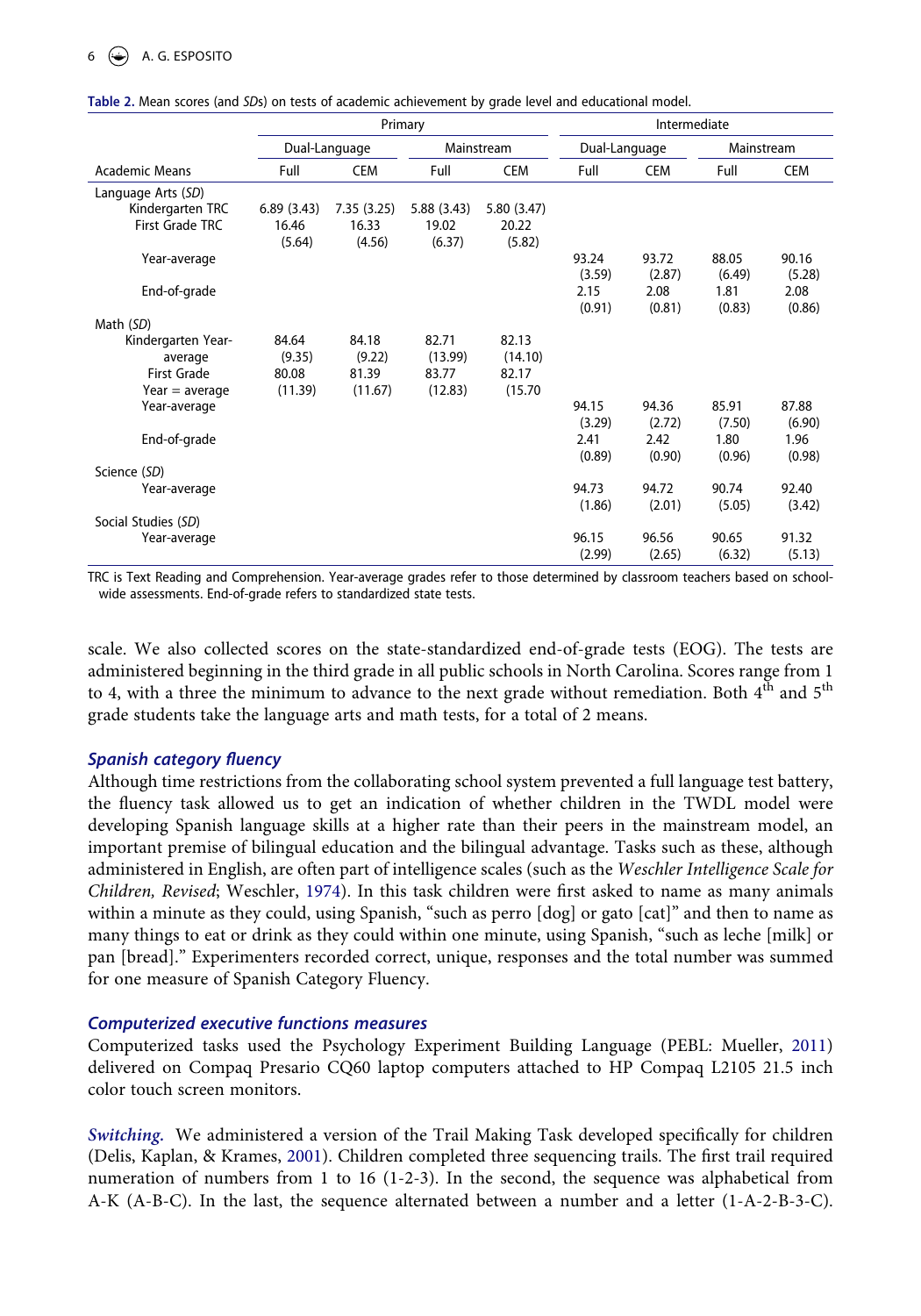<span id="page-7-10"></span><span id="page-7-9"></span>Response time in seconds is calculated for each trail, with the last trail being a measure of switching performance. The PEBL version of this task has been tested for validity (Piper et al., [2012](#page-16-15)) and higher test–retest reliability than paper versions (*r*= .61-.74 vs. *r*= .45, respectively; Piper et al., [2015](#page-16-16)). Bilingual children have previously shown an advantage over monolingual children on this task (Bialystok, [2010;](#page-15-18) Esposito & Baker-Ward, [2013\)](#page-15-14).

<span id="page-7-7"></span><span id="page-7-3"></span><span id="page-7-0"></span>*Inhibitory control.* We included both a stimulus-stimulus conflict measure as well as a stimulusresponse conflict measure of inhibitory control. The Bivalent Shape task (stimulus-stimulus conflict: Mueller & Esposito, [2014](#page-16-17)) was developed to measure the ability to ignore salient features of a stimulus and act on the relevant information. The task has been used to measure executive functions in this age range previously (e.g., Esposito & Bauer, [2018](#page-15-19)). Two active buttons are at the bottom of the screen, a red circle, and a blue square. Stimuli (circles and squares in red, blue, or a black outline for six possible test items) appeared in the center of the screen and participants are directed to match the shape. Congruent stimuli matched in both color and shape, incongruent stimuli matched in shape but not in color. Neutral items did not have color, and thus no facilitating or distracting element. The task consisted of practice blocks for each type of stimuli followed by a mixed block in which the three types of stimuli were presented in a set randomized order with 10 of each type for a total of 30 trials. Children had up to 3 seconds to respond. Mean reaction times on correct trials for each trial type produce three dependent variables (congruent, incongruent, and neutral). Bilingual children have shown an advantage over their monolingual peers on this task (Esposito, Baker-Ward, & Mueller, [2013](#page-15-20)).

<span id="page-7-11"></span><span id="page-7-8"></span><span id="page-7-5"></span><span id="page-7-2"></span><span id="page-7-1"></span>The Simon task represents a stimulus-response conflict. Participants responded to the appearance of a green or orange rectangle on the left or right side of the monitor by pressing the right or left shift buttons in response to the color, ignoring the location of the object on the screen (Lu & Proctor, [1995;](#page-15-21) Simon & Wolf, [1963\)](#page-16-18). The task has good reliability (Cronbach's alpha = .88, with adults in short form; Cevada, Conde, Marques, & Deslandes, [2019\)](#page-15-22) and has been validated as a marker of attention deficit along with other executive function tasks in children (e.g., Mullane, Corkum, Klein, & McLaughlin, [2009](#page-16-19)). Individuals respond more quickly if the object is on the same side of the screen as the shift button that correlates to the color and they respond more slowly when the position of the object is on the opposite side of the appropriate shift button. The Simon task has a history of elucidating a bilingual advantage, especially in children (e.g., Martin-Rhee & Bialystok, [2008\)](#page-16-20). Mean reaction times for correct trials were calculated for congruent and incongruent trial types for a total of two dependent variables.

#### <span id="page-7-6"></span>*Behavioral executive functions measure*

<span id="page-7-4"></span>Teachers completed the Behavioral Rating Inventory of Executive Functions (BRIEF; Gioia, Isquith, Guy, & Kenworthy, [2015](#page-15-23)). The BRIEF is an 86 item behavioral checklist normed for children aged 5–18. Respondents mark each behavior as "never," "sometimes," or "always" and the responses are summed into a Global Executive Composite that documents executive dysfunction. Reliability as measured by Cronbach's alpha ranges from .8-.98. The test is validated across age, socio-economic, race, and ethnic groups within the United States. A higher score indicates greater dysfunction.

#### *Procedures*

Children were tested individually in a quiet classroom within their school during a single session lasting approximately 30 minutes (the time allotted by the participating school system). Experimenters were six female psychology students with intermediate to advanced Spanish ability. All participating children provided verbal assent. The university institutional review board and participating school system school board reviewed and approved all procedures. The computer tasks were administered in random order. All computer tasks are designed to be non-verbal and instructions were administered in the child's preferred language (children were asked their preference; English or Spanish). Computer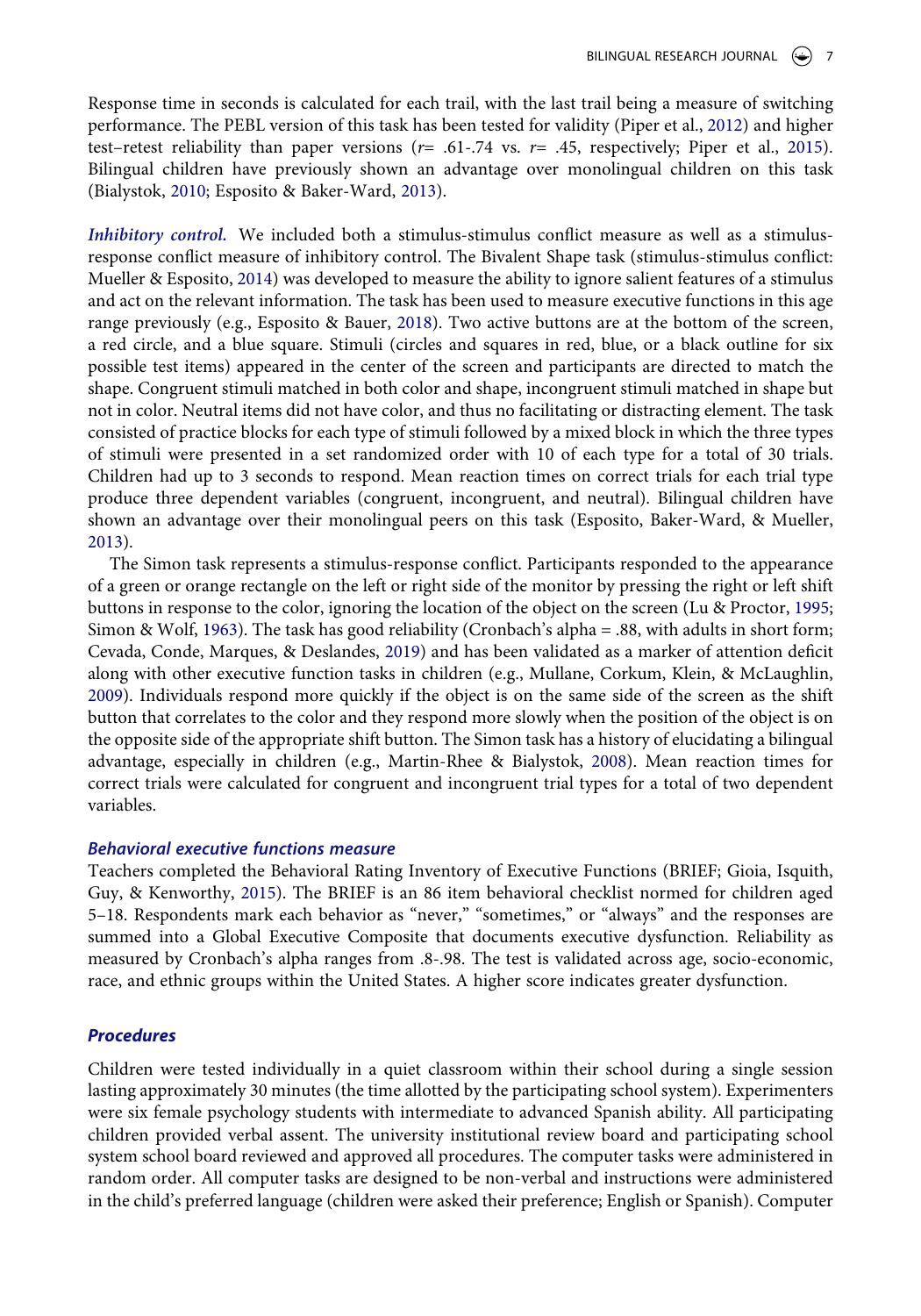## $8 \leftrightarrow$  A. G. ESPOSITO

tasks were followed by the Spanish fluency task. We concluded with the WASI, which was administered in English as per the manual. All assessments, reports, and teacher ratings were completed in the last month of the school year.

## *Matching*

In order to control for individual and group differences that could influence the outcome variables of interest as well as control for differences in sample size between groups, we created a matched-sample using Coarsened Exact Matching. CEM analysis utilized an R plugin (R version 3.3.0; CEM Extension Bundle). Each TWDL participant was paired to a child enrolled in mainstream English education. Grade was exactly matched while verbal intelligence, non-verbal intelligence, and parent/guardian education level were coarsened. Of the 288 participants, 68 pairs were created for a total of 136 participants included in the CEM subset. Means are reported in [Table 1](#page-4-0), with matching variables outlined for easy identification and separated by Education Model (TWDL vs. Mainstream English) and School (primary vs. intermediate).

## **Results**

The results are reported in three parts; examination of group differences, academic performance, and executive functions. Evidence for executive functions as a mediator for the relation between education model and academic performance in then examined. All reported analyses are two-tailed and were conducted using SPSS 24 software.

## *Group differences*

We first examined whether the educational groups differed in observable ways that could impact academic performance (means reported by group in [Table 1\)](#page-4-0). Group differences in verbal and nonverbal intelligence, parent/guardian level of education, parent/guardian academic involvement (homework help and reading), participation in extra-curricular activities, child has an individual educational plan (IEP; implemented for special needs), and the density of the home environment were tested with a 2 (Educational Model) x 2 (School) multivariate analyses of variance (MANOVA). There was a main effect of School,  $F(9, 185) = 24.42$ ,  $p < .001$ ,  $\eta^2 = .54$ , such that the intermediate students, compared to the primary students, scored higher in verbal ( $M = 19.01$  vs. 36.63;  $F(1, 197) = 160.44$ ,  $p < .001$ ,  $n^2 =$ .45) and non-verbal intelligence ( $M = 7.75$  vs. 19.59;  $F(1, 197) = 85.24$ ,  $p < .001$ ,  $\eta^2 = .31$ ). Families with children in the intermediate school, compared to the primary school, reported spending fewer hours supervising homework (*M* = 2.44 vs. 3.36; *F*(1, 197) = 5.56, *p* = .02,  $\eta^2$  = .03) and reading with their child (*M* = 1.98 vs. 3.12;  $F(1, 197) = 8.81$ ,  $p = .003$ ,  $p^2 = .04$ ). There were no other main effects or interactions.

The CEM procedure was intended to minimize differences between education groups on socioeconomic and general aptitude. However, we recognize that the measures included are a proxy and incomplete. We, thus, examined whether the educational groups differed in observable ways that could impact academic performance but were not included in the matching variables in a 2 (Education Model) x 2 (School) MANOVA with parent/guardian academic involvement (homework help and reading), participation in extra-curricular activities, child has an IEP, and the density of the home environment as dependent variables. The results were similar to those of the full-sample analyses. There was a main effect of School,  $F(6, 96) = 2.72$ ,  $p = .02$ ,  $\eta^2 = .15$ , such that families in the intermediate school reported spending less time supervising homework (*M* = 2.51 vs. 3.36; *F*(1, 105) = 5.71,  $p = .02$ ,  $\eta^2 = .05$ ) and reading with their children (*M* = 2.01 vs. 3.31; *F*(1, 105) = 12.44,  $p = .001$ ,  $p^2 = .11$ ). There was also a main effect of Education Model,  $F(6, 96) = 2.26$ ,  $p = .04$ ,  $p^2 = .12$ , such that families in the dual-language program reported fewer children in the home compared to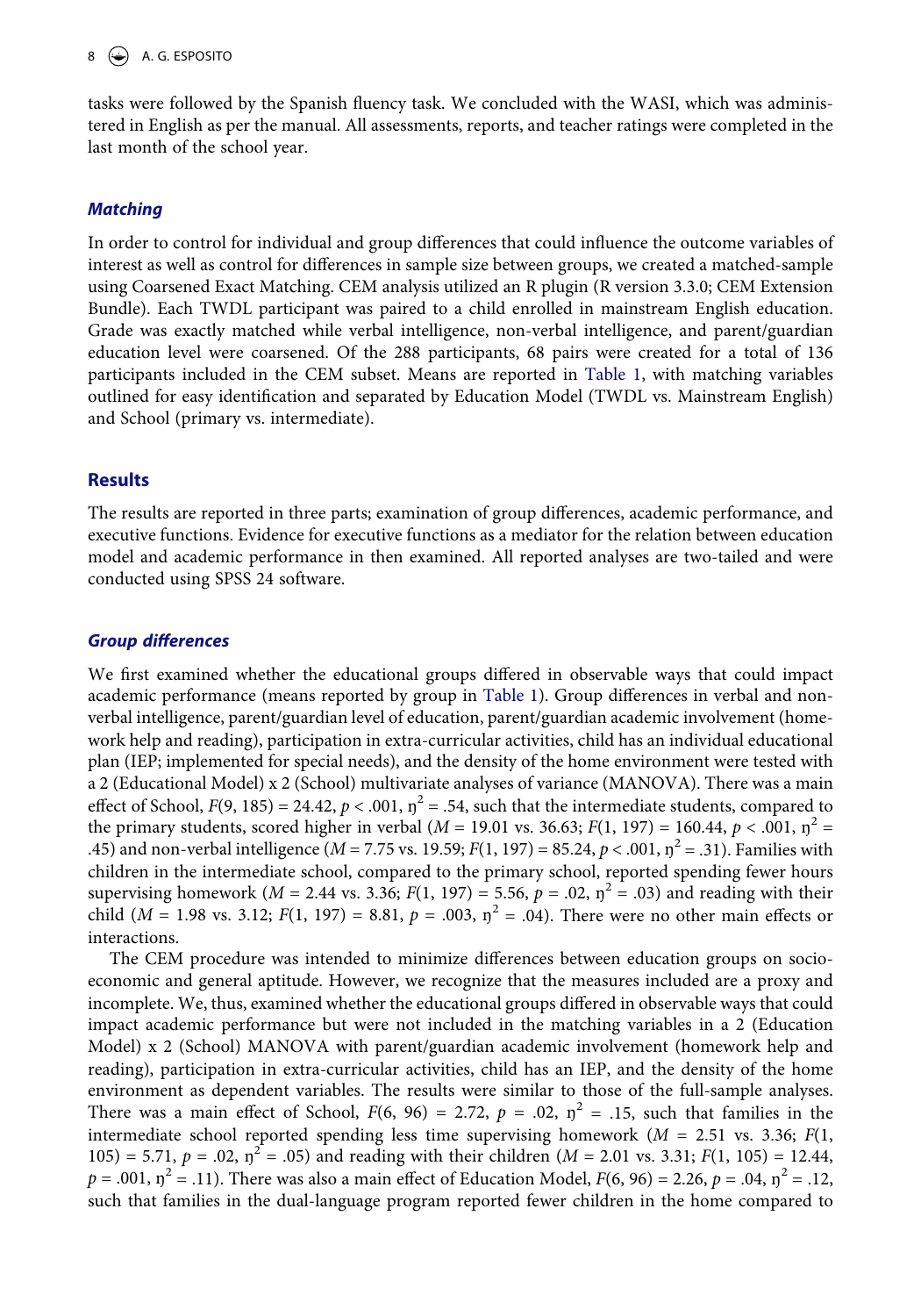those in mainstream education ( $M = 1.16$  vs. 1.74;  $F(1, 105) = 4.77$ ,  $p = .03$ ,  $p^2 = .05$ ). There were no other main effects and no interactions.

We also examined the Spanish Fluency of participants. We examined this in a 2 (Education Model)  $x$  2 (School) Analysis of Variance (ANOVA).<sup>1</sup> In the full sample, there was a main effect of Education Model such that students in the TWDL program had higher scores than their peers in the mainstream model,  $F(1, 238) = 65.74$ ,  $p < .001$ ,  $\eta^2 = .22$ . There was a main effect of School such that the intermediate students had higher performance compared to the primary students,  $F(1, 238) = 13.44$ ,  $p < .001$ ,  $p^2 = .05$ . There was also a significant interaction,  $F(1, 238) = 4.08$ ,  $p = .04$ ,  $p^2 = .02$ . Follow-up univariate tests revealed that the dual-language intermediate students had significantly higher performance than the primary students,  $F(1, 77) = 10.49$ ,  $p = .002$ , whereas there was no difference between educational programs for those in the mainstream education program,  $F(1, 159) = 2.25$ ,  $p = .14$ .

The same analyses with the CEM sample replicated these results. There were significant main effects of Education Model,  $F(1, 119) = 61.86$ ,  $p < .001$ ,  $\eta^2 = .35$ , and School,  $F(1, 119) = 7.98$ ,  $p = .006$ ,  $\eta^2$  = .07, and a significant interaction,  $F(1, 119) = 8.77$ ,  $p = .004$ ,  $\eta^2 = .07$ . Follow-up univariate tests also replicated the previous analyses with dual-language intermediate students producing significantly more words than primary students,  $F(1, 62) = 14.06$ ,  $p < .001$ ,  $\eta^2 = .19$ , while there was no difference for those in mainstream education,  $F(1, 57) = 0.01$ ,  $p = .91$ .

In summary, there were few differences found between the Education models with the exception of Spanish fluency performance. There were also few differences between the full sample and the CEM sample.

#### *Academic performance*

#### *Primary school*

Academic performance is reported by grade and education model in [Table 2.](#page-6-0)<sup>[2](#page-14-1)</sup> Primary school academic achievement was represented with a reading measure (TRC) and math measure (year-end classroom grade). For the primary school, we had access to kindergarten data for all participants (including current first-grade students). Thus, we were able to analyze kindergarten data for all primary students ( $n = 156$ ) as a MANOVA with Education Model as a predictor. The MANOVA revealed no significant differences in reading or mathematical performance between Education Models,  $F(2, 153) = 1.43$ ,  $p = .24$ . In addition to kindergarten data, first-grade students also had data from their first-grade year. This enabled a short-term longitudinal examination of the growth between kindergarten and first grade for children in the TWDL program compared to those in the mainstream education model. We did a repeated measures MANOVA with Education Model as a predictor. There was a main effect such that math scores decreased between kindergarten and first grade ( $M = 1.98$  vs. 3.12;  $F(1, 72) = 55942.04$ ,  $p < .001$ ,  $p^2 = .99$ ). It is important to note that the math measure is based on the content from that year, so a lower grade does not indicate *less knowledge*  overall, but poorer performance on the more advanced content. There were no other significant main effects or interactions. The interaction between reading and Education Model approached significance (*p* = .08) such that children in the TWDL program showed less growth in reading compared to their peers in mainstream education.

#### *Intermediate school*

Intermediate school academic achievement was represented with both standardized test scores (EOG) in mathematics and language arts and classroom grades in mathematics, language arts, science, and social studies. Both  $4<sup>th</sup>$  and  $5<sup>th</sup>$  grade students completed these measures and the measures are normed within grade, meaning we would not expect to see growth across grade levels. We analyzed the standardized test scores in a MANOVA with Education Model as a predictor. Education Model was significant,  $F(2, 105) = 4.53$ ,  $p = .01$ ,  $n^2 = .08$ . Univariate analyses revealed that students in the TWDL program had significantly higher performance on the standardized math score,  $F(2, 108) = 9.13$ ,  $p=$ .003,  $\eta^2$  = .08, and the standardized language arts score neared significance in the same direction, *F*(2,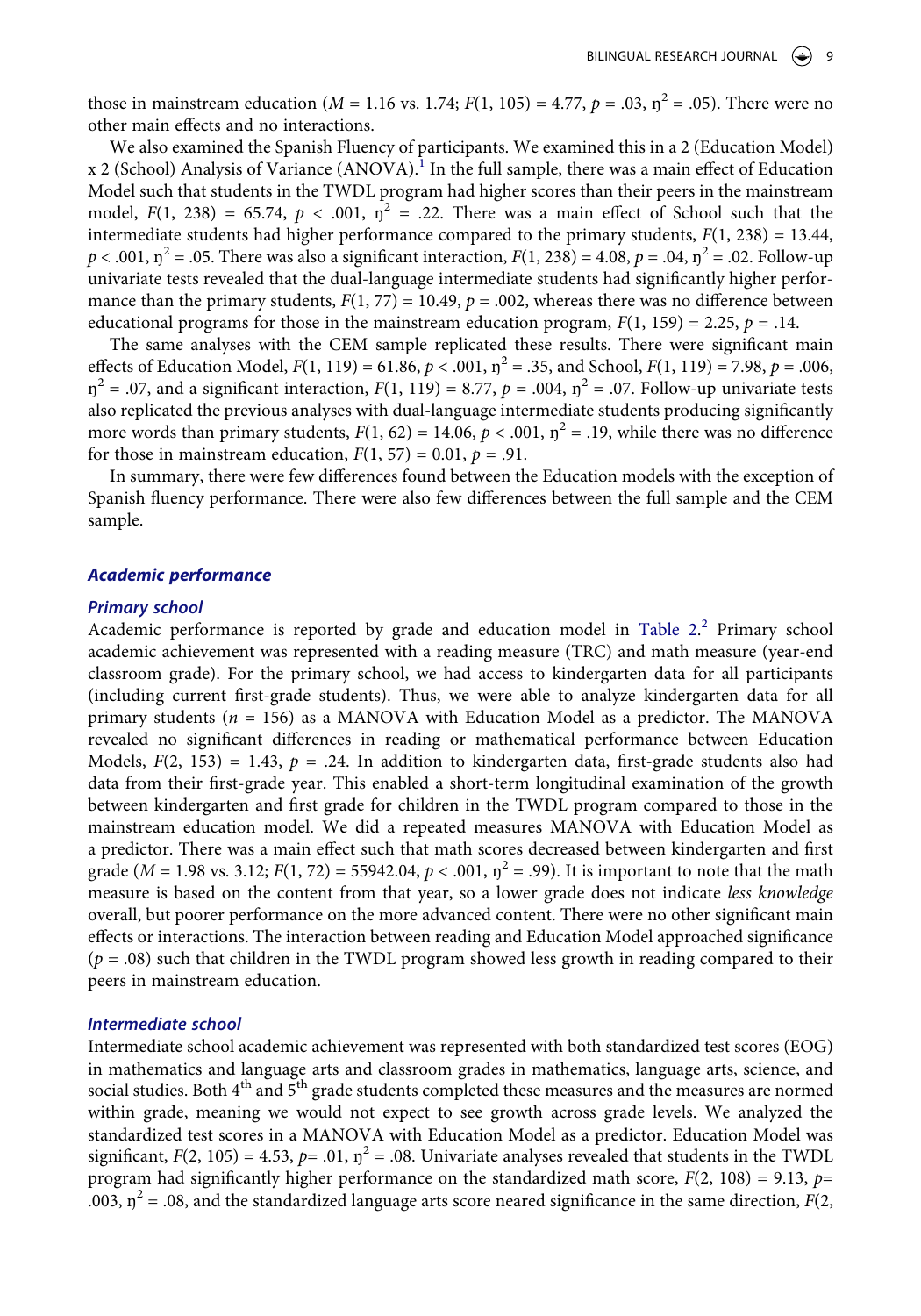## 10  $\left(\bigstar\right)$  A. G. ESPOSITO

 $108$ ) = 3.58,  $p$  = .06,  $\eta^2$  = .03. A MANOVA predicting classroom grades in math, language arts, science, and social studies with educational program as the predictor revealed similar results. Educational program was significant,  $F(4, 102) = 9.26$ ,  $p < .001$ ,  $\eta^2 = .27$ , and univariate analyses revealed higher performance for TWDL students in all subjects,  $Fs(1, 107) \ge 362.25$ ,  $ps < .001$ ,  $\eta^2 s \ge .15$ .

## *Primary school CEM*

We used the same plan of analyses to examine academic performance within the CEM sample. A MANOVA examining kindergarten reading and math performance replicated the full sample in that there was not a significant difference by Education Model,  $F(2, 75) = 1.70$ ,  $p = .19$ . The repeated measures MANOVA examining kindergarten and first-grade reading and math performance predicted by Education Model also replicated the findings in the full sample. There was a main effect of math such that math scores decreased between kindergarten and first grade,  $F(1, 28) = 2891.51$ ,  $p <$ .001,  $\eta^2$  = .99, but no other significant effects.

#### *Intermediate school CEM*

In the MANOVA examining intermediate student standardized math and language arts performance, Education Model was not a significant predictor of performance,  $F(2, 47) = 1.93$ ,  $p = .12$ . The MANOVA predicting classroom grades in math, language arts, science, and social studies with Educational Program as the predictor replicated results with the full sample. Educational program was significant,  $F(4, 45) = 6.11$ ,  $p = .001$ ,  $\eta^2 = .35$ , and univariate analyses revealed higher performance for TWDL students in all subject areas,  $Fs(1, 50) \ge 8.57$ ,  $ps \le .005$ ,  $\eta^2 s \ge .15$ .

In summation, there were no significant differences between educational programs in performance for primary students in either the full or CEM samples. Intermediate students in the TWDL program significantly outperformed their mainstream-educated peers on the standardized math exam and on classroom grades in all subjects in the full sample. In the CEM sample, students in TWDL education had significantly higher scores in classroom grades.

## *Executive functions*

Executive functions were measures both with computerized tasks as well as a teacher reported inventory. Scores on executive functions tasks are shown in [Table 3](#page-11-0). Preliminary analyses indicated that the executive functions tasks (TMT, BST, Simon, BRIEF) were measuring unique attributes of executive functions as intended,  $rs < .46$ .<sup>[3](#page-14-2)</sup> Therefore, we ran separate analyses for the outcome variables of each measure: TMT (Trail A, Trail B, Trail C), BST (neutral, congruent, incongruent), and Simon (congruent and incongruent), and BRIEF. In all four,<sup>[4](#page-14-3)</sup> we utilized 2 (Education Model) x 2 (School) MANOVAs or an ANOVA (for BRIEF) to test for main effects of Education Model and School as well as an interaction. To ensure that age did not have an undue influence on the models, we calculated Z-scores ( $M = 0$ ,  $SD = 1$ ) for each of the computerized executive function measures within each grade. The conversion to Z-scores allowed us to examine relative ranking within each grade. The BRIEF is measures based on grade-level expectations and did not require Z-score conversion.

## *Full sample*

We first analyzed the data from the full sample. There were no significant main effects or interactions for the TMT,  $F_s(3, 237) \le 2.45$ ,  $p_s \ge 0.06$ , or the BST,  $F_s(3, 233) \le 2.36$ ,  $p_s \ge 0.07$ . There were no significant main effects on the Simon task,  $Fs(2, 236) \le 1.40$ ,  $ps \ge 0.25$ , but there was a significant interaction,  $F(2, 100)$  $236$ ) = 3.48,  $p = .03$ ,  $\eta^2 = .03$ . Univariate analyses revealed that intermediate TWDL students were significantly faster in the congruent trials compared to their mainstream educated peers,  $F(1, 241) =$ 6.90,  $p = .009$ ,  $\eta^2 = .03$ . Thus, though the means indicate the intermediate students were faster in the computerized executive functions tasks, this difference only reached significance on one part of one task.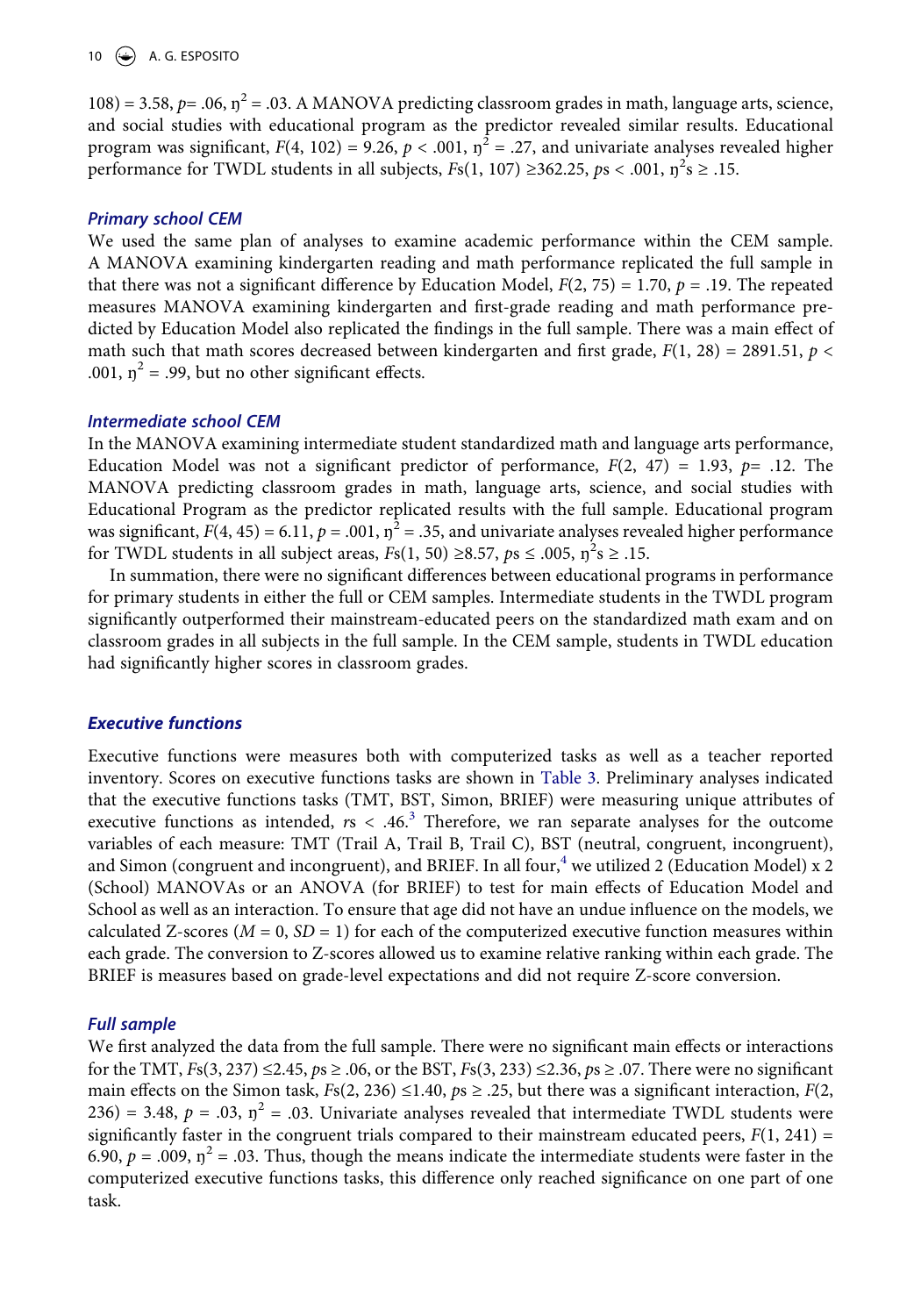|                    |                   |               |            | Primary     |            | Intermediate  |            |              |              |  |
|--------------------|-------------------|---------------|------------|-------------|------------|---------------|------------|--------------|--------------|--|
|                    |                   | Dual-Language |            | Mainstream  |            | Dual-Language |            | Mainstream   |              |  |
| Task               | <b>Trial Type</b> | Full          | <b>CEM</b> | Full        | <b>CEM</b> | Full          | <b>CEM</b> | Full         | <b>CEM</b>   |  |
| <b>BST</b><br>(SD) |                   |               |            |             |            |               |            |              |              |  |
|                    | Neutral           | 1.37(0.22)    | 1.36(0.23) | 1.37(0.21)  | 1.38(0.24) | 0.98(0.12)    | 0.96(0.12) | 1.08(0.14)   | 1.08(0.14)   |  |
|                    | Congruent         | 1.40(0.23)    | 1.41(0.23) | 1.35(0.23)  | 1.36(0.24) | 0.98(0.14)    | 0.97(0.15) | 1.03(0.12)   | 1.03(0.11)   |  |
|                    | Incongruent       | 1.43(0.23)    | 1.42(0.23) | 1.43 (0.26) | 1.48(0.27) | 1.04(0.17)    | 1.03(0.17) | 1.10(0.16)   | 1.11(0.16)   |  |
| <b>TMT</b><br>(SD) |                   |               |            |             |            |               |            |              |              |  |
|                    | Trail A           | 27.17         | 27.96      | 23.75       | 26.93      | 11.41         | 10.80      | 13.58 (7.26) | 12.46 (4.20) |  |
|                    |                   | (11.23)       | (11.79)    | (12.00)     | (15.19)    | (4.72)        | (3.50)     |              |              |  |
|                    | Trail B           | 27.81         | 28.79      | 27.14       | 29.70      | 13.94         | 12.68      | 15.71        | 13.30 (3.78) |  |
|                    |                   | (16.04)       | (16.98)    | (15.23)     | (15.01)    | (6.51)        | (3.66)     | (11.66)      |              |  |
|                    | Trail C           | 52.08         | 53.35      | 53.76       | 58.63      | 24.98         | 25.27      | 31.42        | 27.93        |  |
|                    |                   | (24.65)       | (25.64)    | (31.85)     | (42.70)    | (11.01)       | (9.90)     | (15.45)      | (16.74)      |  |
| Simon (SD)         |                   |               |            |             |            |               |            |              |              |  |
|                    | Congruent         | 1.52(0.44)    | 1.57(0.45) | 1.41(0.30)  | 1.44(0.34) | 0.98(0.11)    | 0.95(0.11) | 1.05(0.14)   | 1.06(0.13)   |  |
|                    | Incongruent       | 1.60(0.42)    | 1.62(0.44) | 1.56 (0.34) | 1.63(0.40) | 1.05(0.13)    | 1.04(0.12) | 1.13(0.15)   | 1.11(0.17)   |  |
| <b>BRIEF GEC</b>   |                   |               |            |             |            |               |            |              |              |  |
|                    |                   | 89.72         | 88.85      | 102.78      | 104.50     | 82.67         | 81.64      | 101.35       | 101.00       |  |
|                    |                   | (21.75)       | (19.05)    | (31.12)     | (31.63)    | (17.87)       | (18.92)    | (31.87)      | (27.09)      |  |

<span id="page-11-0"></span>

| Table 3. Mean reaction times in milliseconds for executive functions tasks by school, trial type, and education model. |  |  |
|------------------------------------------------------------------------------------------------------------------------|--|--|
|------------------------------------------------------------------------------------------------------------------------|--|--|

BST refers to Bivalent Shape Task. TMT refers to Trail Making Task. GEC refers to Global Executive Composite.

In a 2 (Education Model) x 2 (School) ANOVA predicting the Global Executive Composite score, there was a main effect of Education Model such that children in the TWDL program exhibited fewer disordered behaviors related to executive functions,  $F(1, 259) = 15.44$ ,  $p < .001$ ,  $\eta^2 = .06$ . There was not a main effect of School,  $F(1, 259) = 1.10$ ,  $p = .30$ , and no interaction,  $F(1, 259) = 0.48$ ,  $p = .49$ .

#### *CEM sample*

We next analyzed the data from the CEM sample. Replicating the full sample, there were no significant main effects or interactions for the TMT,  $F<sub>S</sub>(3, 116) \le 0.96$ ,  $p \ge 0.04$ . In contrast, there was a significant main effect of Education Model in the BST,  $F(3, 113) = 2.79$ ,  $p = .04$ ,  $\eta^2 = .07$ , such that children in the TWDL program were faster at responding to neutral trials,  $F(1, 115) = 6.37$ ,  $p = .01$ ,  $p^2 = .05$ , and trending in that direction for incongruent trials,  $F(1, 115) = 3.75$ ,  $p = .05$ ,  $n^2 = .03$ , compared to their mainstream educated peers. There were no other main effects or interactions for the BST, *F*s(3, 113) ≤1.55, *p*s ≥ .21. The Simon task analyses again replicated the results of the full sample in that there were no significant main effects,  $F_s(2, 117) \le 0.86$ ,  $ps \ge .43$ , but there was a significant interaction,  $F(2, 117) =$ 4.60,  $p = .01$ ,  $\eta^2 = .07$ . Univariate analyses revealed that intermediate TWDL students were significantly faster in the congruent trials compared to their mainstream peers,  $F(1, 122) = 7.57$ ,  $p = .007$ ,  $\eta^2 = .06$ .

In a 2 (Education Model) x 2 (School) ANOVA predicting the Global Executive Composite score on the BRIEF, the results replicated those of the full sample. There was a main effect of Education Model such that children in the TWDL program exhibited fewer disordered behaviors, *F*(1, 120) = 13.88,  $p < .001$ ,  $\eta^2 = .11$ . There was not a main effect of School,  $F(1, 120) = 1.30$ ,  $p = .26$ , and no interaction,  $F(1, 120) = 0.16$ ,  $p = .69$ .

In summary, the computerized executive function tasks did not reveal a robust pattern of results. The BRIEF, in contrast, indicated a main effect such that the students in the TWDL program were exhibiting behaviors consistent with more developed executive functions compared to their peers in the mainstream education model. This pattern of results was found in both the full sample and the CEM sample.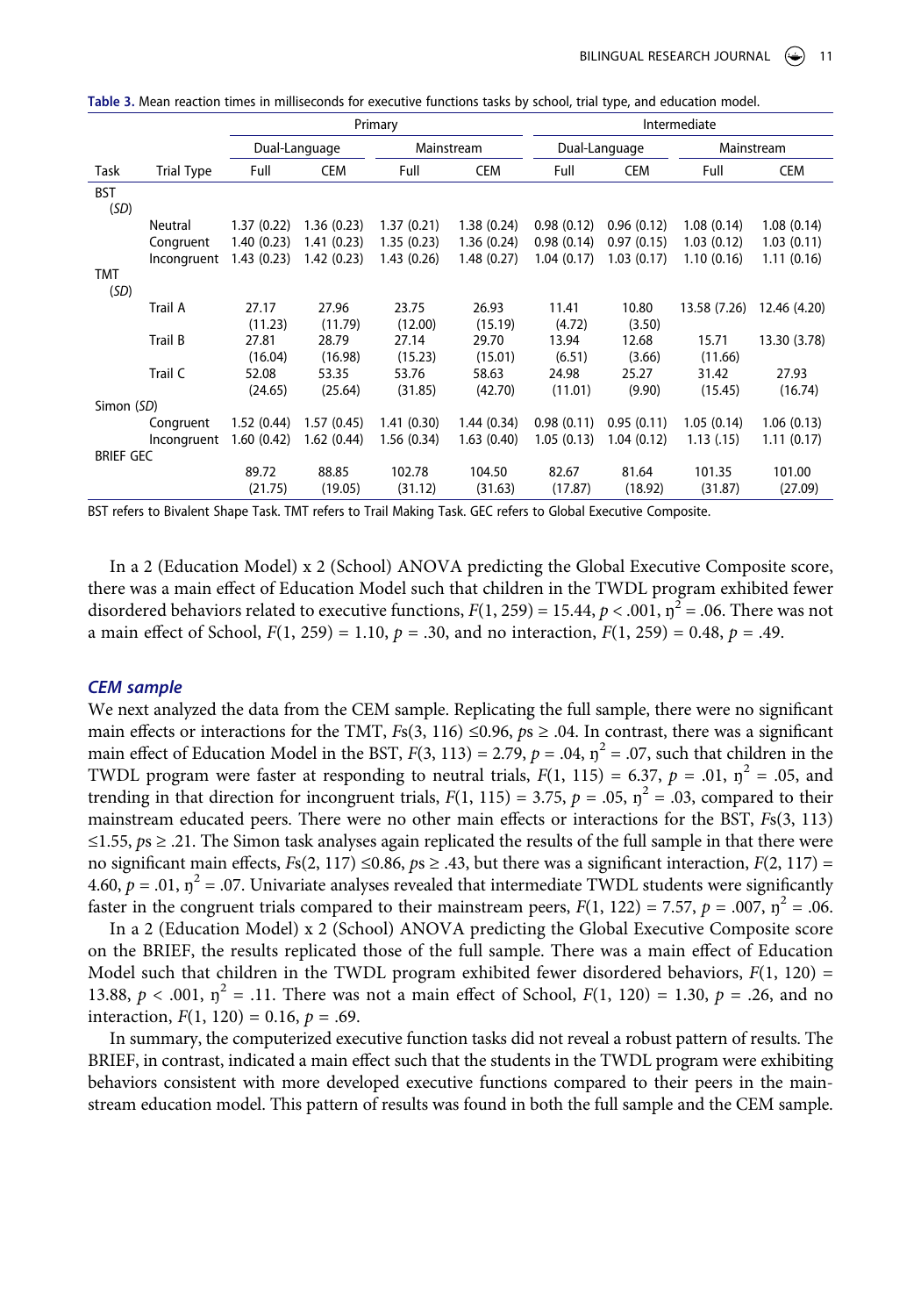| Model                              | n   |         |        |        |       | df    | p      | adj. $R^2$ |
|------------------------------------|-----|---------|--------|--------|-------|-------|--------|------------|
| Step 1; $DV =$ Executive Functions | 101 |         |        |        | 9.81  | 1, 99 | .002   | .08        |
| <b>Educational Program</b>         |     | $-3.13$ | .002   | $-.30$ |       |       |        |            |
| Step 2; $DV = Math$ performance    | 101 |         |        |        | 8.33  | 1, 99 | .005   | .08        |
| <b>Educational Program</b>         |     | 2.89    | .005   | .28    |       |       |        |            |
| Step 3; $DV = Math$ performance    | 101 |         |        |        | 14.83 | 1, 99 | < .001 | .12        |
| <b>Executive Functions</b>         |     | $-3.85$ | < .001 | $-.36$ |       |       |        |            |
| Step 4; $DV = Math$ performance    | 101 |         |        |        | 9.48  | 2,98  | < .001 | .15        |
| <b>Educational Program</b>         |     | 1.93    | .06    | .19    |       |       |        |            |
| <b>Executive Functions</b>         |     | $-3.14$ | .002   | $-.31$ |       |       |        |            |

<span id="page-12-0"></span>**Table 4.** Regression models analyzing the potential of executive functions as a mediator for education model and math achievement.

## *Mediation analyses*

We next explored whether executive functions is a potential mechanism through which intermediate TWDL students are showing an academic advantage over their mainstream educated peers. Specifically, we examined whether the teacher reported BRIEF mediated the relation between being in the TWDL program and academic performance on the standardized measure of math achievement. This analysis was only conducted with the standardized math measure in the full sample for three reasons. First, classroom teachers issue both classroom grades and the behavioral rating. Any relation between the variables could be due to coming from the same source. Second, only math was assessed because the standardized measure of language arts did not significantly differ between Education Models. Third, the significant difference in standardized math performance was only found in the full sample.

<span id="page-12-1"></span>In this analysis, we followed the four steps outlined by Baron and Kenny [\(1986](#page-15-24)) to assess mediation (see [Table 4](#page-12-0) for regression results). First, we examined whether Education Model significantly predicted executive functions. Second, we conducted a regression with Education Model predicting standardized math performance. Third, we conducted a regression with executive functions predicting math performance. Fourth, we examined whether the effect of Education Model on math performance was reduced when executive functions was included in the regression. Having determined mediation with these steps, we next examined whether the mediation was statistically significant with the Sobel test [\(1982](#page-16-21)). The Sobel test indicated statistically significant mediation, *z*= 2.47, *p*= .01.

## <span id="page-12-2"></span>**Discussion**

The present study investigated the academic achievement, executive functions, and the relation between these variables in a cross-sectional design comparing students in primary or intermediate elementary education in either a two-way dual-language program or a mainstream English education program. The pattern of results supported an academic advantage for intermediate TWDL students. The advantage in executive functions was less robust, emerging for TWDL students in behavioral ratings but not in computerized measures. Using the behavioral rating measure of executive functions and a standardized measure of math performance, we did find evidence for executive functions as a mechanism supporting the academic advantage.

We predicted an academic advantage for intermediate students in the TWDL program, who had experienced the program for 5–6 years. As predicted, no differences were found in academic performance for primary students. Intermediate TWDL students showed an advantage in both standardized measures of achievement and classroom grades in the full-sample. The match-sample showed a similar pattern, but the standardized measures failed to reach significance. Classroom grades had a greater range of performance compared to the narrow range of the standardized measures. This limited variability could contribute to the differences in the results between the full sample that included a larger sample and did not reduce participants on the extreme ends of the distribution (in comparison to the matched sample).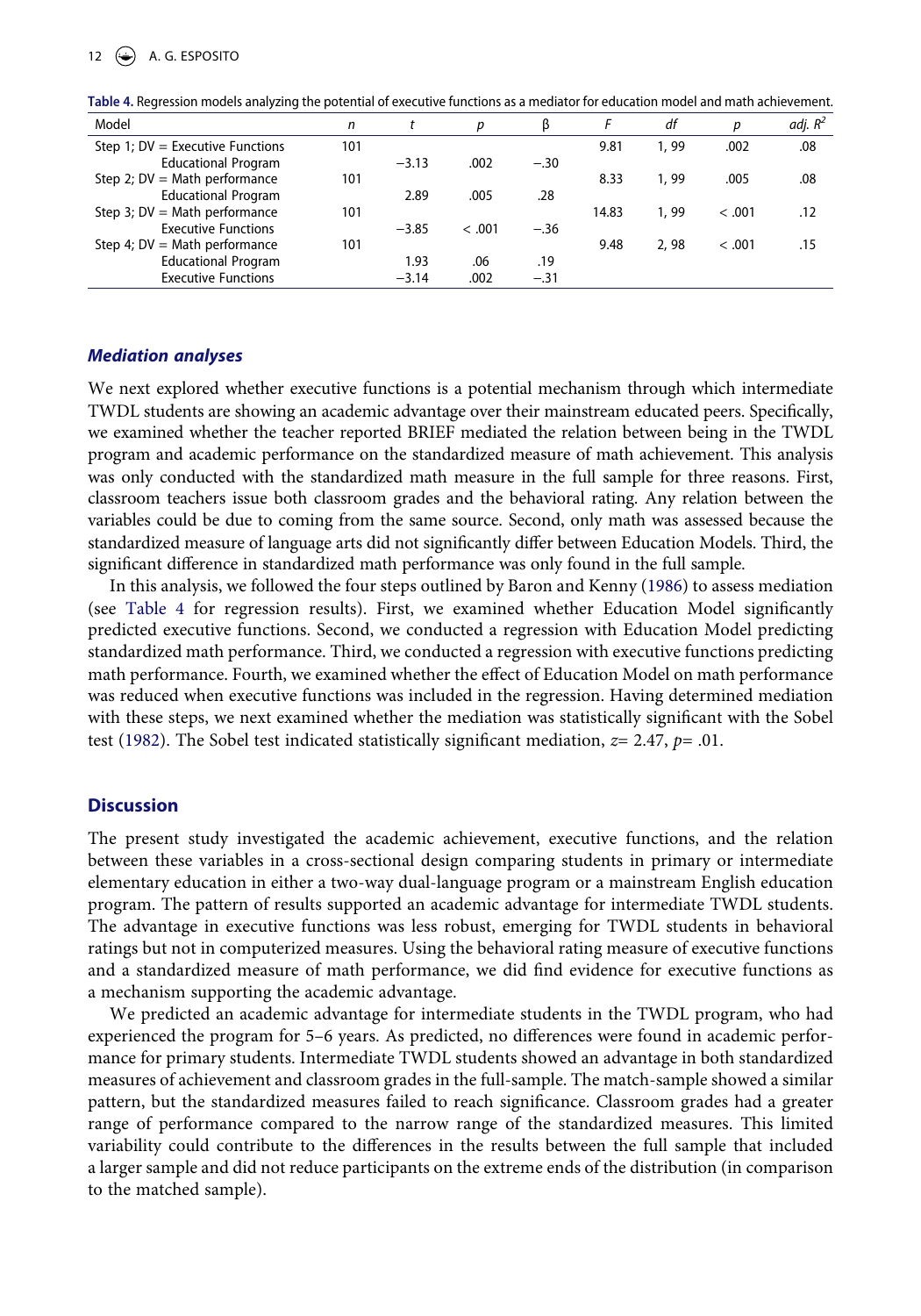While there were few differences between those in TWDL and mainstream education in the computerized measures of executive functions, the behavioral rating measure revealed a significant difference between education models such that children in the TWDL program exhibited fewer indicators of executive dysfunction in the classroom. The difference was present at both the primary and the intermediate level. This could indicate a preexisting group difference such that children in the TWDL program begin school with greater executive functions skills. The results could also indicate that teachers in the TWDL program have different expectations of students in regards to classroom behavior and, thus, rate them more favorably. There could also be other group differences aside from education program that our variables failed to capture. Alternatively, it could indicate that an advantage in executive functions related to classroom behavior emerges early after only one or two years of participation in a TWDL program. There are at least two indicators of the latter interpretation. First, teachers in the TWDL program and the mainstream program are within the same community with the same training opportunities and regularly rotate through teaching in the TWDL program. Thus, differences in expected behaviors to the degree found in this study are unlikely. Second, the differences in the scores predicted differences in academic achievement on a state standardized test. This last point indicates that the differences in performance were not a systematic bias held by teachers and were instead meaningful reflections of behavior predicting academic outcomes.

We analyzed whether executive functions is a potential mechanism for the academic advantage often found for children in dual-language education models. The analysis was limited to intermediate students who had a standardized measure of academic performance not issued by a teacher. This eliminated the concern that both measures of interest were coming from the same source or any concern regarding different expectations across programs. The results did indicate that the academic advantage found on the standardized math assessment for children at the intermediate level of the TWDL program was mediated by executive functions behaviors exhibited in the classroom. Although the analyses were limited to a subset of the participants and variables, the results support further investigation of cognitive advantages emerging through TWDL education that could positively influence academic achievement. Bilingual education is generally focused on bilingualism, biliteracy, and cultural competence, but the present results are the first evidence we are aware of that children in a bilingual education program have advanced executive skills that positively impact their academic achievement. Further research is needed to determine whether executive functions are developing differently over time based on educational program placement, but these results are encouraging.

The executive functions advantage for TWDL students was present across all grade levels, yet the academic advantage was only present in the intermediate students. If we assume that the executive functions advantage is not the results of preexisting group differences, the results indicate that, in comparison, it takes longer for the academic advantage to emerge. This is possibly because executive functions behaviors supporting the academic advantage do not have an immediate effect. It could also indicate that a language threshold needs to be met in both languages before the academic advantage emerges. Future research that includes full language assessments could help to understand the relation between language development, academic achievement, and executive functions in dual-language education models.

<span id="page-13-0"></span>An interesting finding was the difference between the results of the computerized executive functions measures and the behavioral ratings. Studies of executive functions, including those used to identify the bilingual advantage and the contexts in which it emerges, rely heavily on computerized measures (for a review, see Bialystok et al., [2012\)](#page-15-7). The computerized measures, in theory, are measuring abilities utilized in the classroom. However, performance on computerized tasks has not shown good transfer to how children are actually behaving in classrooms. Children who are trained on a computerized tasks in laboratories show improvements on that task and sometimes similar computerized tasks (near transfer), but rarely show benefits in areas such as academic performance (considered far transfer; Kassai, Futo, Demetrovics, & Takacs, [2019;](#page-15-25) Serpell & Esposito, [2016](#page-16-4)). The results of the present study indicate that advantages in executive functions gained through bilingual education may be more readily detected with an applied measure relevant to classroom behavior.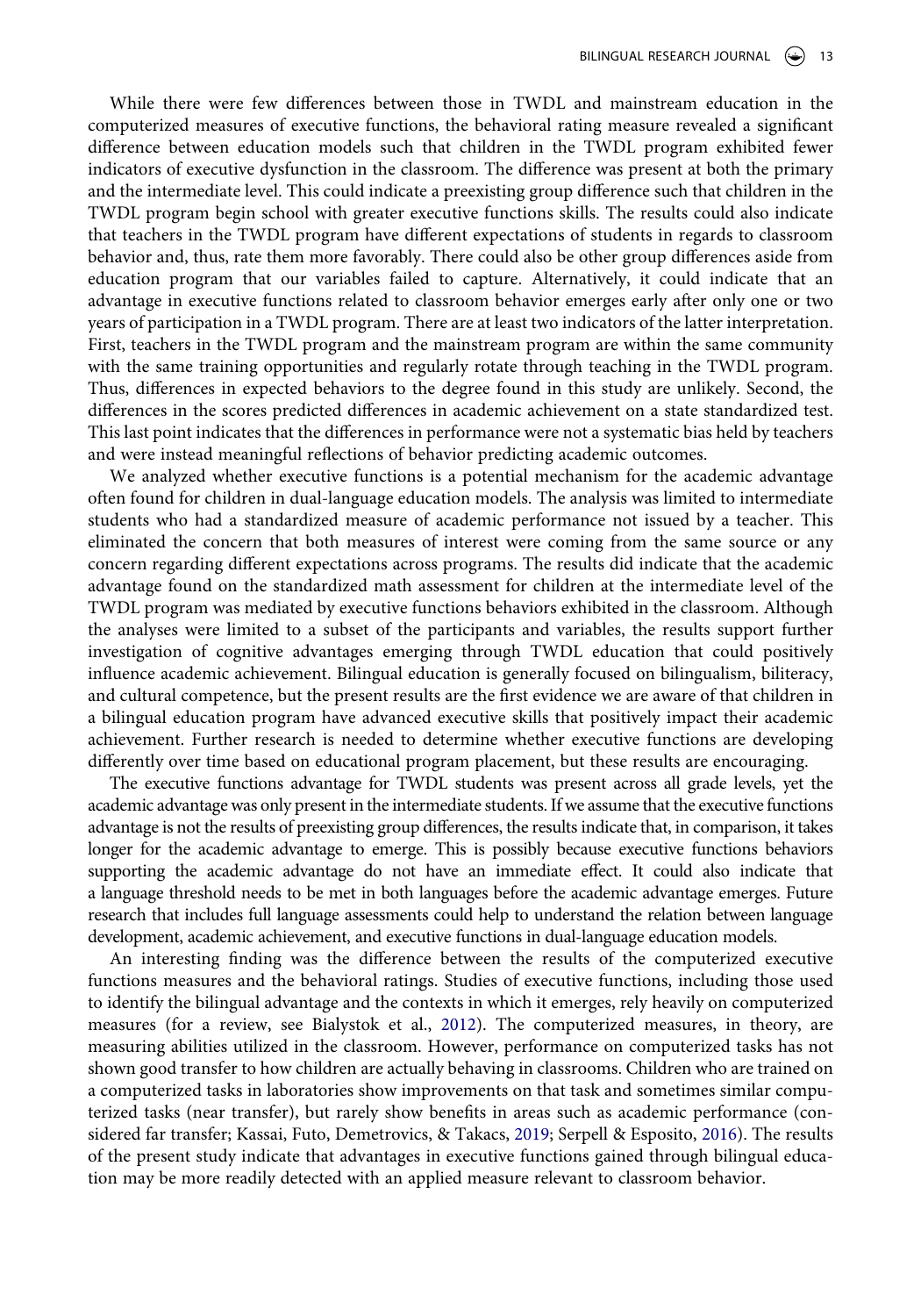#### 14  $\left(\bigstar\right)$  A. G. ESPOSITO

A recurring criticism of work identifying the bilingual advantage in executive functions is that it may be based on differences in SES (see Valian, [2015,](#page-16-6) for review). A similar concern has arisen regarding the academic advantage for children in dual-language education. The explanation is that lower SES students, who are more likely to be transient, most commonly attrit out of the program, leaving higher SES students in the later elementary years where the academic advantage is most often found (e.g., Hill, [2018](#page-15-5)). As a way of addressing these concerns, we analyzed the data twice. First, we included all consenting participants who completed the tasks of interests. In this full sample, we examined group differences in participants' intelligence, parent education level, and other indicators, but we did not control for these measures. We then analyzed a subset of the data that was matched on grade level (exact) as well as verbal and non-verbal intelligence and parent education level (coarsened exact matching). The intention was to identify whether group differences found in the full sample would still be found when controlling for individual and family-level variables known to affect academic outcomes and executive functions. Although there were some small changes in the results regarding which analyses reached significance, the overall pattern between the two samples was similar. The results do not support a stance that advantages in academic achievement or executive functions are the result of group differences in intelligence or SES, nor do they support attrition as an explanation for later emerging academic advantages.

The present study is not without limitations. The study is a cross-sectional and quasi-experimental investigation that captures a snapshot of the student performance. A longitudinal investigation that included random assignment to educational program and measurement prior to school start would be better able to capture the developmental changes attributed to the educational model. However, the school system allows parents to opt-in, eliminating random assignment as a possibility. We were also limited in time with each child by the participating school system and, thus, were unable to assess language proficiency. As future directions, we recommend longitudinal work that will be able to assess not only a snapshot of current performance, but the change over time as cross-sectional research cannot identify preexisting group differences. The current work is also focused specifically on an English-only model (teachers do not have proficiency in other languages) compared to a duallanguage model. Additionally, we recommend assessments of language proficiency in both the partner languages as well as translanguaging practices (García & Lin, [2016\)](#page-15-26) to identify the role of language development in both academic performance and executive functions for both education models.

<span id="page-14-4"></span>In conclusion, the present study found evidence for executive functions as a mechanism contributing to the academic advantage shown by TWDL intermediate students compared to their mainstream English education peers. The present study indicates that in addition to gaining second-language fluency, literacy, and greater cultural competence, two-way dual-language education models contribute to cognitive development, specifically executive functions, in ways that support academic achievement.

#### **Notes**

- <span id="page-14-0"></span>1. Analyses, including in CEM models, were run with and without a variable reflecting home language as reported by parents. The variable did not change pattern of results. The more parsimonious model is, therefore, reported.
- <span id="page-14-1"></span>2. Analyses were run with and without a variable reflecting English proficiency at kindergarten entry. Results did not differ between models. Therefore, the more parsimonious model is reported.
- <span id="page-14-2"></span>3. Latent variable analyses was attempted, but the model did not converge.
- <span id="page-14-3"></span>4. Analyses were run with and without a variable reflecting English proficiency at kindergarten entry. Results did not differ between models. Therefore, the more parsimonious model is reported.

### **Funding**

This work was supported by a postdoctoral/predoctoral fellowship provided by the National Institute of Child Health and Human Development (T32-HD07376) through the Center for Developmental Science, University of North Carolina at Chapel Hill, and by a subaward of IES R305A150492 to Alena G. Esposito.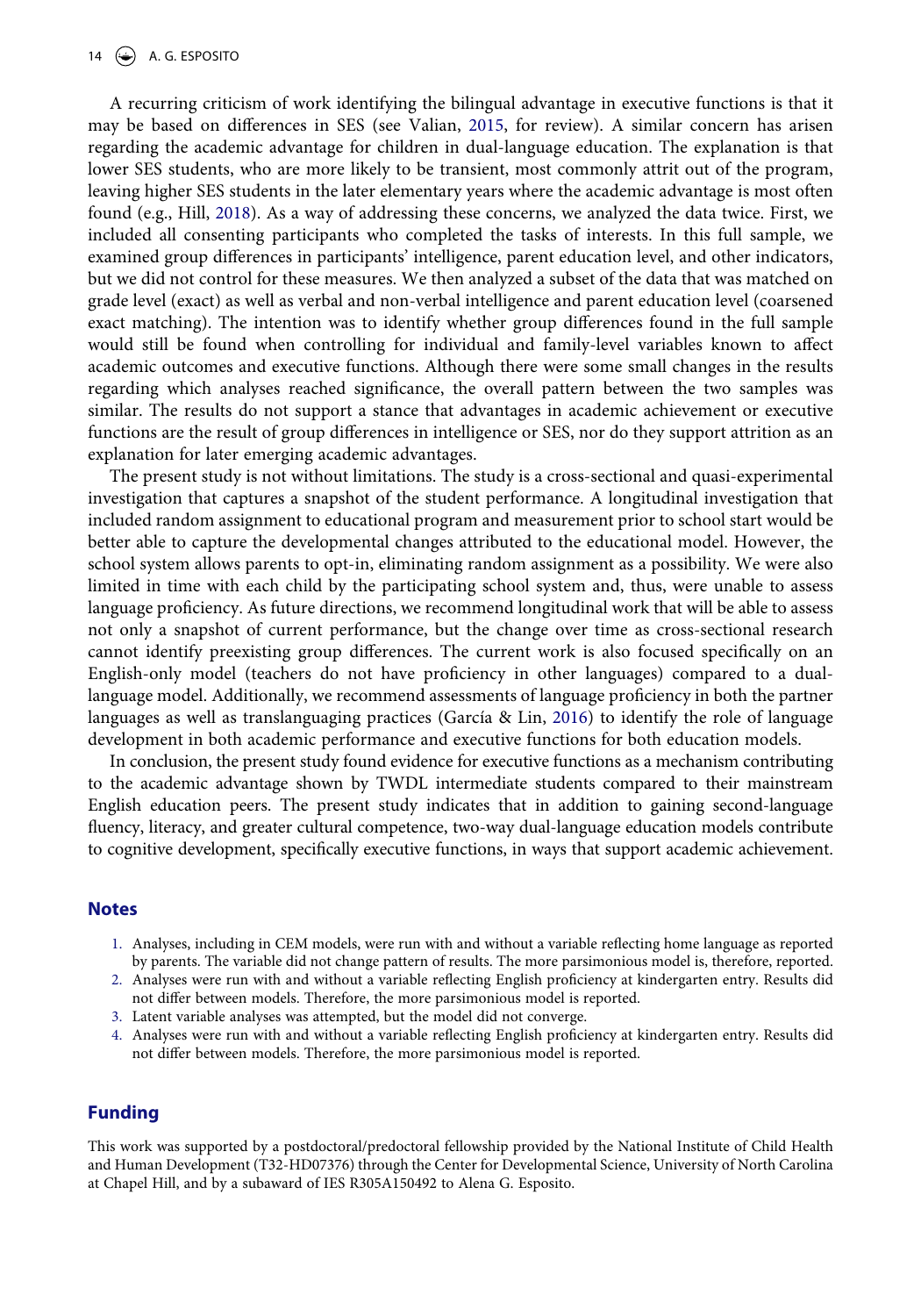#### **References**

- <span id="page-15-24"></span>Baron, R. M., & Kenny, D. A. [\(1986](#page-12-1)). The moderator-mediator variable distinction in social psychological research: Conceptual, strategic, and statistical considerations. *Journal of Personality and Social Psychology*, *51*(6), 1173–1182. doi:[10.1037/0022-3514.51.6.1173](https://doi.org/10.1037/0022-3514.51.6.1173)
- <span id="page-15-15"></span>Best, J. R., Miller, P. H., & Naglieri, J. A. [\(2011\)](#page-3-0). Relations between executive function and academic achievement from ages 5 to 17 in a large, representative national sample. *Learning and Individual Differences*, *21*(4), 327–336. doi:[10.1016/j.lindif.2011.01.007](https://doi.org/10.1016/j.lindif.2011.01.007)
- <span id="page-15-18"></span>Bialystok, E. [\(2010\)](#page-7-0). Global–local and trail-making tasks by monolingual and bilingual children: Beyond inhibition. *Developmental Psychology*, *46*(1), 93. doi:[10.1037/a0015466](https://doi.org/10.1037/a0015466)
- <span id="page-15-11"></span>Bialystok, E., & Barac, R. [\(2012\)](#page-3-1). Emerging bilingualism: Dissociating advantages for metalinguistic awareness and executive control. *Cognition*, *122*(1), 67–73. doi:[10.1016/j.cognition.2011.08.003](https://doi.org/10.1016/j.cognition.2011.08.003)
- <span id="page-15-7"></span>Bialystok, E., Craik, F. I., & Luk, G. ([2012](#page-2-0)). Bilingualism: Consequences for mind and brain. *Trends in Cognitive Sciences*, *16*(4), 240–250. doi:[10.1016/j.tics.2012.03.001](https://doi.org/10.1016/j.tics.2012.03.001)
- <span id="page-15-22"></span>Cevada, T., Conde, E., Marques, D., & Deslandes, A. C. ([2019](#page-7-1)). Test-retest reliability of the simon task: A short version proposal. *Somatosensory & Motor Research*, *36*(4), 275–282. doi:[10.1080/08990220.2019.1689114](https://doi.org/10.1080/08990220.2019.1689114)
- <span id="page-15-4"></span>Cobb, B., Vega, D., & Kronauge, C. ([2006](#page-2-1)). Effects of an elementary dual language immersion school program on junior high school achievement. *Middle Grades Research Journal*, *1*(1).
- <span id="page-15-10"></span>De Cat, C., Gusnanto, A., & Serratrice, L. ([2018\)](#page-2-2). Identifying a threshold for the executive function advantage in bilingual children. *Studies in Second Language Acquisition*, *40*(1), 119–151. doi:[10.1017/S0272263116000486](https://doi.org/10.1017/S0272263116000486)
- <span id="page-15-17"></span>Delis, D. C., Kaplan, E., & Krames, J. H. ([2001](#page-6-1)). *Trail making task. Delis Kaplan executive function system examiner manual* (pp. 39–54). San Antonio, Texas: The Psychological Corporation Harcourt Assessment Company.
- <span id="page-15-8"></span>Diamond, A. ([2013](#page-2-3)). Executive functions. *Annual Review of Psychology*, *64*(1), 135–168. doi:[10.1146/annurev-psych](https://doi.org/10.1146/annurev-psych-113011-143750)  [-113011-143750](https://doi.org/10.1146/annurev-psych-113011-143750)
- <span id="page-15-14"></span>Esposito, A. G., & Baker-Ward, L. ([2013](#page-3-2)). Dual-language education for low-income children: Preliminary evidence of benefits for executive function. *Bilingual Research Journal*, *36*(3), 295–310. doi:[10.1080/15235882.2013.837848](https://doi.org/10.1080/15235882.2013.837848)
- <span id="page-15-20"></span>Esposito, A. G., Baker-Ward, L., & Mueller, S. T. [\(2013](#page-7-2)). Interference suppression vs. response inhibition: An explanation for the absence of a bilingual advantage in preschoolers' Stroop task performance. *Cognitive Development*, *28*(4), 354–363. doi:[10.1016/j.cogdev.2013.09.002](https://doi.org/10.1016/j.cogdev.2013.09.002)
- <span id="page-15-19"></span>Esposito, A. G., & Bauer, P. J. ([2018](#page-7-3)). Building a knowledge base: Predicting self-derivation through integration in 6-to10-year-olds. *Journal of Experimental Child Psychology*, *176*, 55–72. doi:[10.1016/j.jecp.2018.07.011](https://doi.org/10.1016/j.jecp.2018.07.011)
- <span id="page-15-0"></span>García, E. E., & Náñez Sr, J. E. ([2011\)](#page-1-0). *Bilingualism and cognition*. American Psychological Association.
- <span id="page-15-26"></span>García, O., & Lin, A. M. ([2016\)](#page-14-4). Translanguaging in bilingual education. In O. García, A. Lin, & S. May (Eds.), *Bilingual and multilingual education* (pp. 117–130), Encyclopedia of Language and Education 5. New York: Springer.
- <span id="page-15-23"></span>Gioia, G. A., Isquith, P. K., Guy, S. C., & Kenworthy, L. ([2015](#page-7-4)). *BRIEF: Behavior rating inventory of executive function*. Lutz, FL: Psychological Assessment Resources.
- <span id="page-15-13"></span>Hartanto, A., Toh, W. X., & Yang, H. ([2018](#page-3-3)). Bilingualism narrows socioeconomic disparities in executive functions and self-regulatory behaviors during early childhood: Evidence from the early childhood longitudinal study. *Child Development*, *90*(4), 1215–1235. doi:[10.1111/cdev.13032](https://doi.org/10.1111/cdev.13032)
- <span id="page-15-5"></span>Hill, S. R. ([2018\).](#page-2-4) A meta-analysis of the effect of ten language immersion programs on academic achievement. *Spanish and Portuguese Review*, *4*, 23–50.
- <span id="page-15-6"></span>Hoff, E. [\(2013](#page-2-5)). Interpreting the early language trajectories of children from low-SES and language minority homes: Implications for closing achievement gaps. *Developmental Psychology*, *49*(1), 4. doi:[10.1037/a0027238](https://doi.org/10.1037/a0027238)
- <span id="page-15-3"></span>Howard, E. R., Lindholm-Leary, K. J., Rogers, D., Olague, N., Medina, J., Kennedy, B., . . . Christian, D. [\(2018\)](#page-1-1). *Guiding principles for dual language education* (3rd ed.). Washington, DC: Center for Applied Linguistics.
- <span id="page-15-16"></span>Iacus, S. M., King, G., & Porro, G. ([2012](#page-5-0)). Causal inference without balance checking: Coarsened exact matching. *Political Analysis*, *20*(1), 1–24. doi:[10.1093/pan/mpr013](https://doi.org/10.1093/pan/mpr013)
- <span id="page-15-9"></span>Janus, M., Lee, Y., Moreno, S., & Bialystok, E. [\(2016](#page-2-6)). Effects of short-term music and second-language training on executive control. *Journal of Experimental Child Psychology*, *144*, 84–97.
- <span id="page-15-25"></span>Kassai, R., Futo, J., Demetrovics, Z., & Takacs, Z. K. ([2019](#page-13-0)). A meta-analysis of the experimental evidence on the nearand far-transfer effects among children's executive function skills. *Psychological Bulletin*, *145*(2), 165. doi:[10.1037/](https://doi.org/10.1037/bul0000180) [bul0000180](https://doi.org/10.1037/bul0000180)
- <span id="page-15-12"></span>Kaushanskaya, M., Gross, M., & Buac, M. ([2014\)](#page-3-4). Effects of classroom bilingualism on task-shifting, verbal memory, and word learning in children. *Developmental Science*, *17*(4), 564–583. doi:[10.1111/desc.12142](https://doi.org/10.1111/desc.12142)
- <span id="page-15-1"></span>Lindholm-Leary, K., & Genesee, F. ([2014](#page-1-0)). Student outcomes in one-way, two-way, and indigenous language immersion education. *Journal of Immersion and Content-Based Language Education*, *2*(2), 165–180. doi:[10.1075/](https://doi.org/10.1075/jicb.2.2.01lin) [jicb.2.2.01lin](https://doi.org/10.1075/jicb.2.2.01lin)
- <span id="page-15-21"></span>Lu, C. H., & Proctor, R. W. [\(1995\)](#page-7-5). The influence of irrelevant location information on performance: A review of the Simon and spatial Stroop effects. *Psychonomic Bulletin & Review*, *2*(2), 174–207. doi:[10.3758/BF03210959](https://doi.org/10.3758/BF03210959)
- <span id="page-15-2"></span>Marian, V., Shook, A., & Schroeder, S. R. [\(2013\)](#page-1-2). Bilingual two-way immersion programs benefit academic achievement. *Bilingual Research Journal*, *36*(2), 167–186. doi:[10.1080/15235882.2013.818075](https://doi.org/10.1080/15235882.2013.818075)